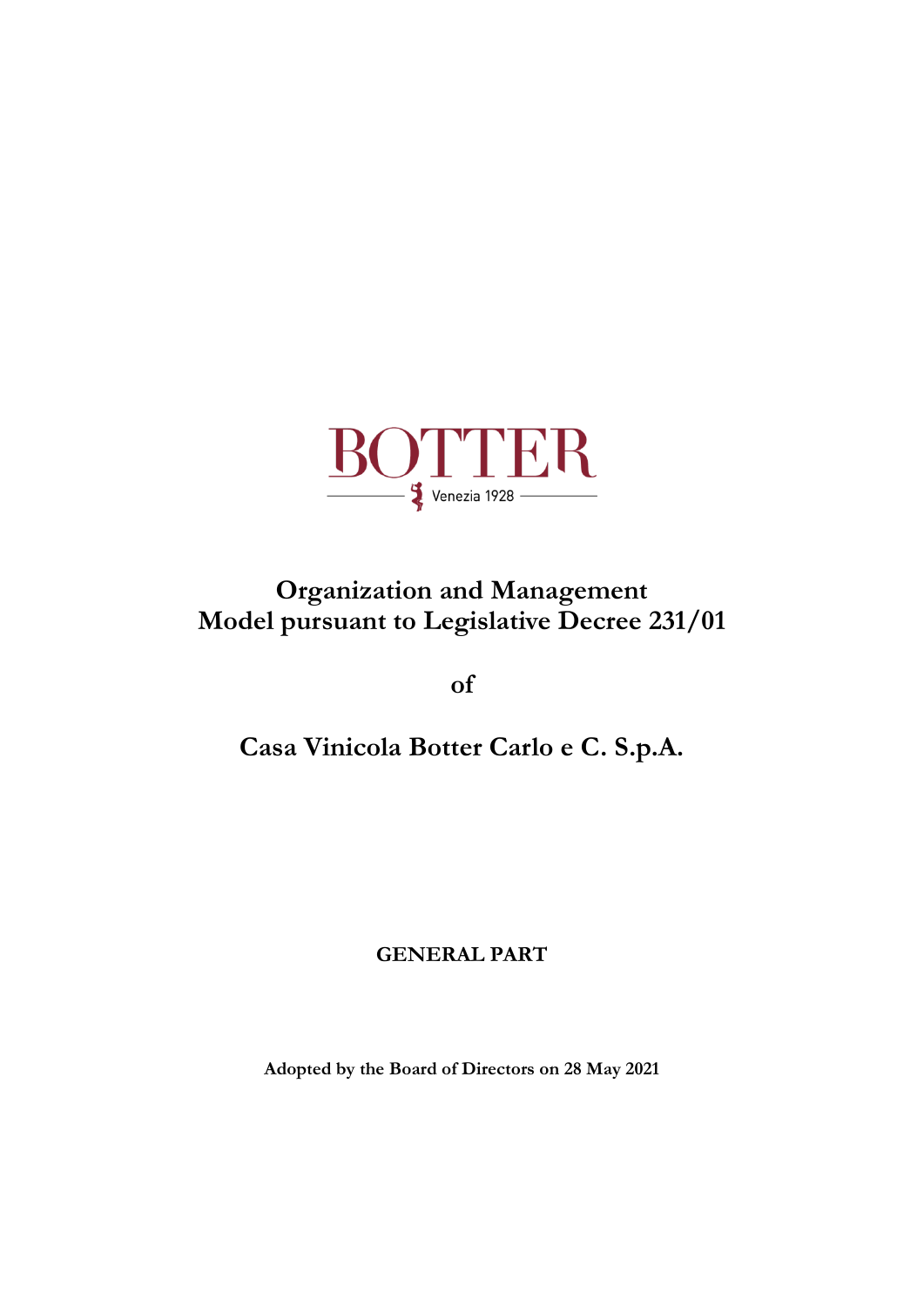

# **CONTENTS**

| 1.                                                                                                 |                                                                                        | Legislative Decree no. 231 of 8 June 2001 on the administrative liability of legal persons,     |  |  |  |
|----------------------------------------------------------------------------------------------------|----------------------------------------------------------------------------------------|-------------------------------------------------------------------------------------------------|--|--|--|
|                                                                                                    |                                                                                        |                                                                                                 |  |  |  |
| 1.1                                                                                                |                                                                                        |                                                                                                 |  |  |  |
| 1.2                                                                                                |                                                                                        | Persons who may commit Underlying Offences set forth by Legislative Decree No. 231/20013        |  |  |  |
| 1.3                                                                                                |                                                                                        |                                                                                                 |  |  |  |
| 1.4                                                                                                |                                                                                        |                                                                                                 |  |  |  |
| 1.5                                                                                                |                                                                                        |                                                                                                 |  |  |  |
| 1.6                                                                                                |                                                                                        |                                                                                                 |  |  |  |
| 1.7                                                                                                |                                                                                        |                                                                                                 |  |  |  |
| 2.                                                                                                 |                                                                                        |                                                                                                 |  |  |  |
| 2.1                                                                                                |                                                                                        |                                                                                                 |  |  |  |
| 2.2                                                                                                |                                                                                        |                                                                                                 |  |  |  |
|                                                                                                    | 2.2.1                                                                                  |                                                                                                 |  |  |  |
|                                                                                                    | 2.2.2                                                                                  |                                                                                                 |  |  |  |
|                                                                                                    | 2.2.3                                                                                  |                                                                                                 |  |  |  |
|                                                                                                    | 2.2.4                                                                                  | The Model's structure and relevant Underlying Offences for the purpose of its construction  14  |  |  |  |
|                                                                                                    | 2.2.5                                                                                  |                                                                                                 |  |  |  |
| 2.3                                                                                                |                                                                                        |                                                                                                 |  |  |  |
| 2.4                                                                                                |                                                                                        |                                                                                                 |  |  |  |
| 2.5                                                                                                |                                                                                        |                                                                                                 |  |  |  |
|                                                                                                    | 2.5.1<br>2.5.2                                                                         |                                                                                                 |  |  |  |
|                                                                                                    | 2.5.3                                                                                  |                                                                                                 |  |  |  |
| 3.                                                                                                 |                                                                                        | Elements of the <i>governance</i> model and of the general organization set-up of Casa Vinicola |  |  |  |
|                                                                                                    |                                                                                        |                                                                                                 |  |  |  |
| 3.1                                                                                                |                                                                                        |                                                                                                 |  |  |  |
| 3.2                                                                                                |                                                                                        |                                                                                                 |  |  |  |
| 3.3                                                                                                | General principles of control in all Macro-Sensitive Areas/Sensitive Activities 20     |                                                                                                 |  |  |  |
| 4.                                                                                                 |                                                                                        |                                                                                                 |  |  |  |
| 4.1                                                                                                |                                                                                        |                                                                                                 |  |  |  |
| 4.2                                                                                                |                                                                                        |                                                                                                 |  |  |  |
| 4.3                                                                                                |                                                                                        |                                                                                                 |  |  |  |
| 4.4                                                                                                |                                                                                        |                                                                                                 |  |  |  |
| 4.5                                                                                                |                                                                                        |                                                                                                 |  |  |  |
| 4.6                                                                                                |                                                                                        |                                                                                                 |  |  |  |
| 4.7                                                                                                |                                                                                        |                                                                                                 |  |  |  |
|                                                                                                    | 4.7.1                                                                                  |                                                                                                 |  |  |  |
|                                                                                                    | 4.7.2                                                                                  |                                                                                                 |  |  |  |
|                                                                                                    | 4.7.3                                                                                  |                                                                                                 |  |  |  |
| Disciplinary system for non-compliance with this Model and the rules and provisions referred<br>5. |                                                                                        |                                                                                                 |  |  |  |
|                                                                                                    |                                                                                        |                                                                                                 |  |  |  |
| 5.1                                                                                                |                                                                                        |                                                                                                 |  |  |  |
| 5.2                                                                                                |                                                                                        | Definition of "Violation" for the purposes of this System of Sanctions 31                       |  |  |  |
| 5.3                                                                                                |                                                                                        |                                                                                                 |  |  |  |
|                                                                                                    | 5.3.1                                                                                  |                                                                                                 |  |  |  |
|                                                                                                    | 5.3.2                                                                                  |                                                                                                 |  |  |  |
|                                                                                                    | 5.3.3                                                                                  |                                                                                                 |  |  |  |
|                                                                                                    | 5.3.4                                                                                  |                                                                                                 |  |  |  |
|                                                                                                    | Third parties: external collaborators and consultants and business partners33<br>5.3.5 |                                                                                                 |  |  |  |
|                                                                                                    | 5.3.6                                                                                  | Sanctions under Article 6(2-bis) of Legislative Decree 231/2001 ("Whistleblowing") 33           |  |  |  |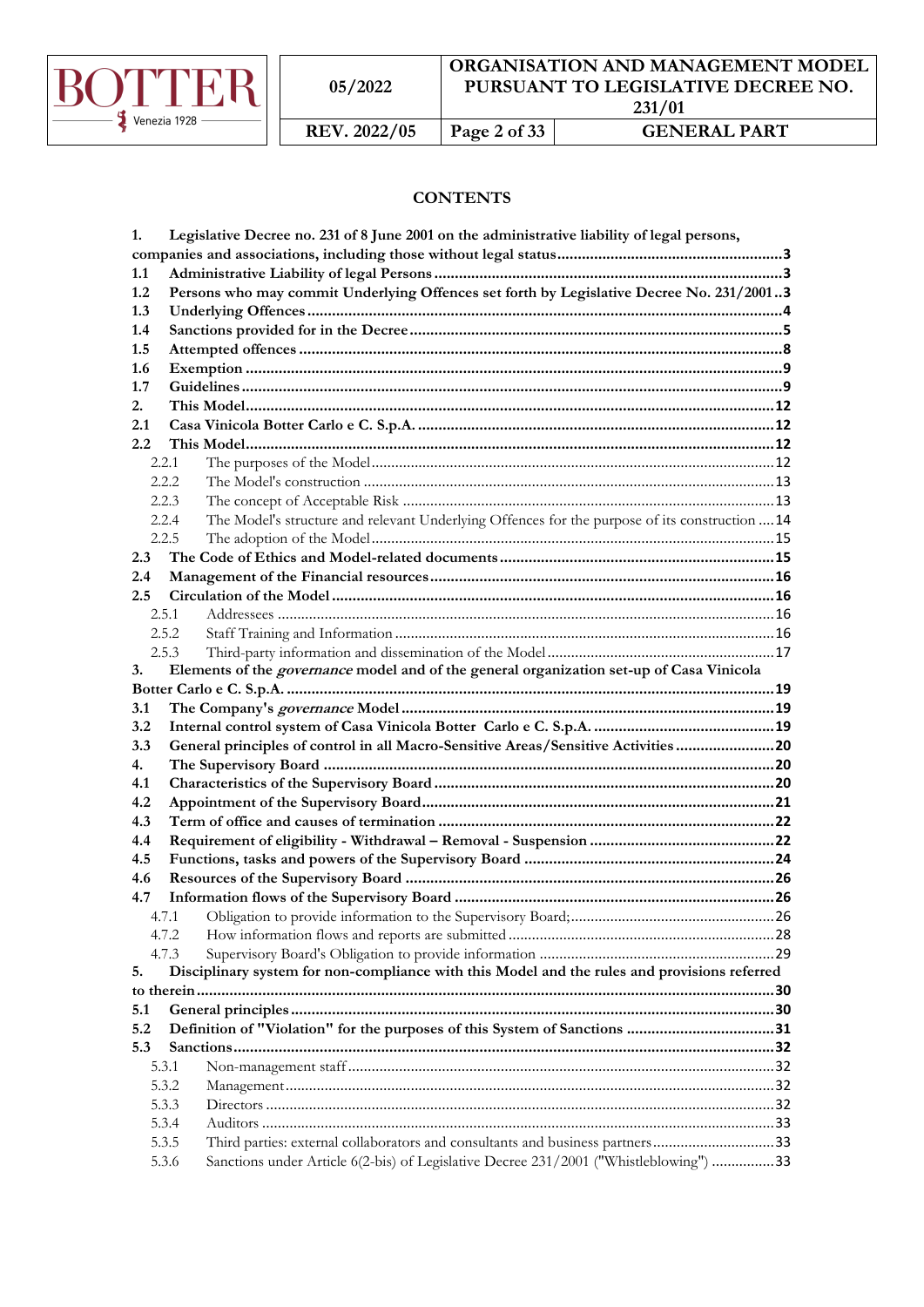

# <span id="page-2-0"></span>**1. Legislative Decree no. 231 of 8 June 2001 on the administrative liability of legal persons, companies and associations, including those without legal status**

# <span id="page-2-1"></span>**1.1 Administrative Liability of legal Persons**

Legislative Decree no. 231 of 8 June 2001, implementing Delegated Law no. 300 of 29 September 2000, introduced in Italy the "*Regulations on the administrative liability of legal persons, companies and associations, including those without legal status*" (hereinafter, for the sake of brevity, also referred to as "Legislative Decree no. 231/2001" or the "Decree"), which is part of a wide-ranging legislative process to contrast corruption and brings Italian legislation on the liability of legal persons into line with a number of International Covenants previously signed by Italy.

Legislative Decree no. 231/2001 therefore establishes a system of administrative liability (substantially comparable to criminal liability) for legal persons<sup>1</sup> (hereinafter referred to, for the sake of brevity, as "Entity(ies)"), in addition to the liability of the natural person (better identified below) who is the material executor of the offence and which aims to involve, in the punishment thereof, the Entities in whose interest or to whose advantage the offence was committed. This administrative liability exists only for the offences listed exhaustively in Legislative Decree no. 231/2001, the so-called "**Underlying Offences**").

Article 4 of the Decree further specifies that in certain cases and under the conditions laid down in Articles 7, 8, 9 and 10 of the Criminal Code, Entities having their head office in the territory of the State for offences committed abroad by natural persons (as better identified below) are subject to administrative liability, provided that the State of the place where the criminal act was committed does not take action against such Entities.

# <span id="page-2-2"></span>**1.2 Persons who may commit Underlying Offences set forth by Legislative Decree No. 231/2001**

The persons who, by committing an offence in the interest or to the advantage of the Entity, may give rise to its liability are listed below:

Mixed public/private legal status (so-called "Public-private companies").

<sup>1</sup> Art.1 of Legislative Decree no. 231/2001 restricted the scope of the addressees of the legislation to '*legal entities, companies and associations, including those without legal status*". In the light of the above, the regulation applies to:

<sup>▪</sup> entities with private legal status, i.e. entities having legal personality and associations 'even without' legal status:

entities with public legal status, i.e. entities having public legal status but lacking public powers (so-called "public sector financial entities");

The following are excluded from the list of addressees: the State, public territorial entities (Regions, Provinces, Municipalities and Mountain Communities), non-economic public bodies and, in general, all entities performing functions of constitutional importance (Chamber of Deputies, Senate of the Republic, Constitutional Court, General Secretariat of the Presidency of the Republic, Supreme Judicial Council, etc.).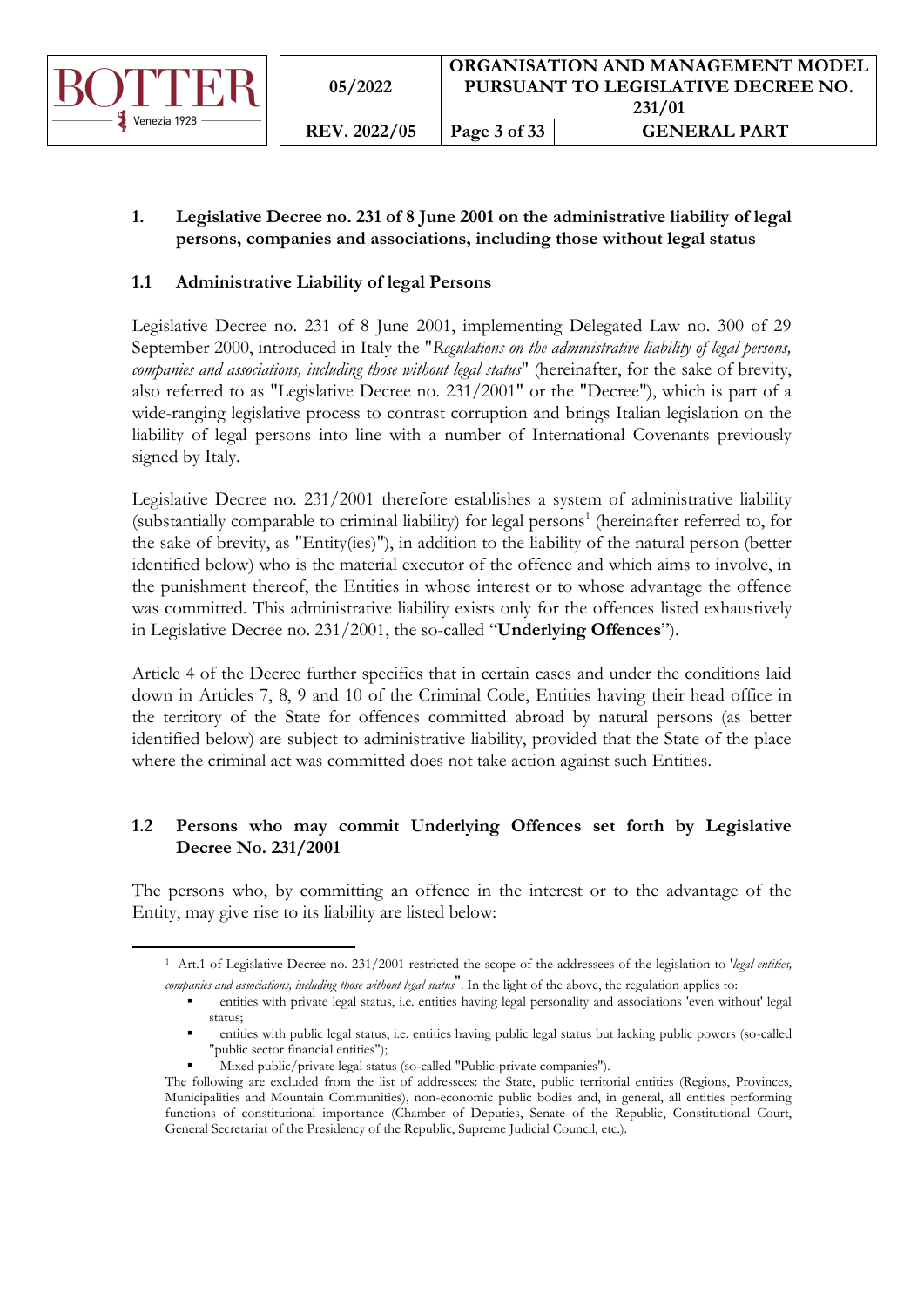|                                    | 05/2022      |              | ORGANISATION AND MANAGEMENT MODEL<br>PURSUANT TO LEGISLATIVE DECREE NO.<br>231/01 |
|------------------------------------|--------------|--------------|-----------------------------------------------------------------------------------|
| $\blacktriangleright$ Venezia 1928 | REV. 2022/05 | Page 4 of 33 | <b>GENERAL PART</b>                                                               |

- (i) natural persons in top positions (representation, administration or management of the Entity or of one of its organisational units with financial and functional autonomy or persons exercising de facto management and control: hereinafter, for the sake of brevity, the "**Top Executives**"),
- (ii) Natural persons working under the instructions or supervision of one of the Top Executives (hereinafter, for brevity, the "**Subordinates**").

In this regard, it should be noted that it is not necessary for the Subordinates to have a subordinate employment relationship with the Entity, since this notion also includes "*those employees who, although not being <employees> of the Entity, have a relationship with the Entity such as to suggest the existence of an obligation of supervision by the management of the Entity: for example, agents, partners in joint-venture operations, so-called para-employees in general, distributors, suppliers, consultants, collaborators* " 2 .

According to the prevailing doctrine, situations in which a particular task is entrusted to external collaborators, who are required to perform it under the instructions or control of Top Executives, are relevant for the purposes of the entity's administrative liability.

However, it should be reiterated that the Entity is not liable, by express legislative provision (Article 5(2) of the Decree), if the above-mentioned persons have acted exclusively in their own interest or in the interest of third parties. In any event, their conduct must be referable to that "staff" relationship for which the deeds of the natural person can be attributed to the Entity.

# <span id="page-3-0"></span>**1.3 Underlying Offences**

The Company may be held liable only for the **Underlying** Offences referred to in the Decree or, in any case, by a law entered into force before the offence was committed.

At the date of approval of this document, the Underlying offences belong to the categories indicated below:

- offences committed in relations with the Public Administration (Articles 24 and 25);
- IT crimes and unlawful data processing (Art. 24-*bis*);
- organized crime (Art. 24-*ter*);
- forgery of money, legal tender, revenue stamps and identification instruments or signs (Article 25-*bis*);
- crimes against industry and trade (art. 25*-bis*.1);
- corporate crimes (art. 25-*ter*);
- offences with the purpose of terrorism or subversion of the democratic order (Art. 25-*quater*);
- practices of female genital mutilation (Article 25-*quater*.1);

<sup>2</sup> So, verbatim: Assonime memorandum, dated 19 November 2002, no. 68.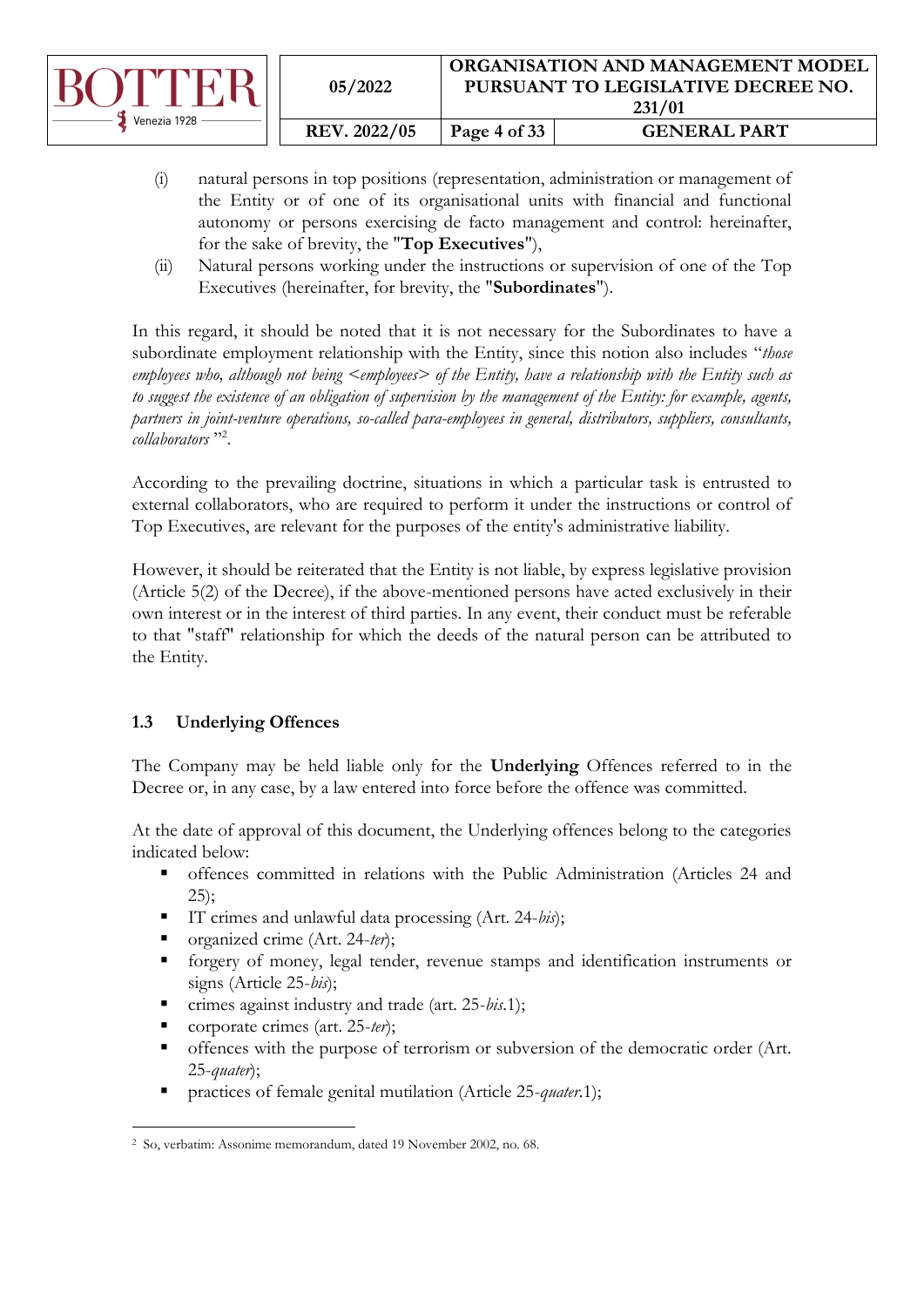

| 05/2022             | ORGANISATION AND MANAGEMENT MODEL<br>PURSUANT TO LEGISLATIVE DECREE NO.<br>231/01 |                     |  |  |
|---------------------|-----------------------------------------------------------------------------------|---------------------|--|--|
| <b>REV. 2022/05</b> | Page 5 of 33                                                                      | <b>GENERAL PART</b> |  |  |

- offences against the individual (Article 25-*quinquies*);
- market abuses (Art. 25-*sexies*);
- negligent homicide or grievous or very grievous bodily harm, committed in breach of the rules on the protection of health and safety at work (Article 25-*septies*);
- handling of stolen goods, laundering, using money, goods or benefits of unlawful origin and self-laundering (Article 25-*octies*);
- offences relating to violation of copyright (art. 25*-novies*);
- **EXECUTE:** incitement not to make statements or to make false statements to the judicial authority (Article 25-*decies*);
- environmental offences (art. 25-ter);
- employment of third-country nationals whose stay is irregular (Art. 25-*duodecies*);
- racism and xenophobia offences (Art. 25-*terdecies*);
- offences of Fraud in sporting competitions, unlawful gaming or betting and gambling by means of prohibited devices (Art. 25-*quaterdecies*);
- tax offences (Art. 25-*quinquiesdecies*);
- smuggling offences (Art-25- *sexiesdecies*);
- liability of entities for crime-related administrative offences [constituting a prerequisite for entities operating within the virgin olive oil chain] (Art. 12, Law no. 9/2013);
- cross-border offences (Art. 10, Law no. 146, 16 March 2006);

The applicability and relevance of each offence for the Company are discussed in greater detail in paragraph 2.2.4 below of this General Section.

# <span id="page-4-0"></span>**1.4 Sanctions provided for in the Decree**

Legislative Decree 231/2001 provides for the following types of sanctions, applicable to entities covered by the regulation:

- (a) administrative pecuniary penalties;
- (b) bans;
- (c) Confiscation of the sum or profit from the offence;
- (d) Publication of the judgement.

**(a) The pecuniary administrative penalties**, governed by Articles 10 et seq. of the Decree, constitute the "basic" penalty that must be applied, for the payment of which the Entity is liable with its assets or with the common fund.

The legislator adopted an innovative criterion for the making the penalty fit for the crime, assigning the judge with the obligation to proceed to two different and successive operations of appreciation. This implies a greater adaptation of the penalty to the seriousness of the deed and to the economic conditions of the Entity.

The first assessment requires the court to determine the number of shares (in any event not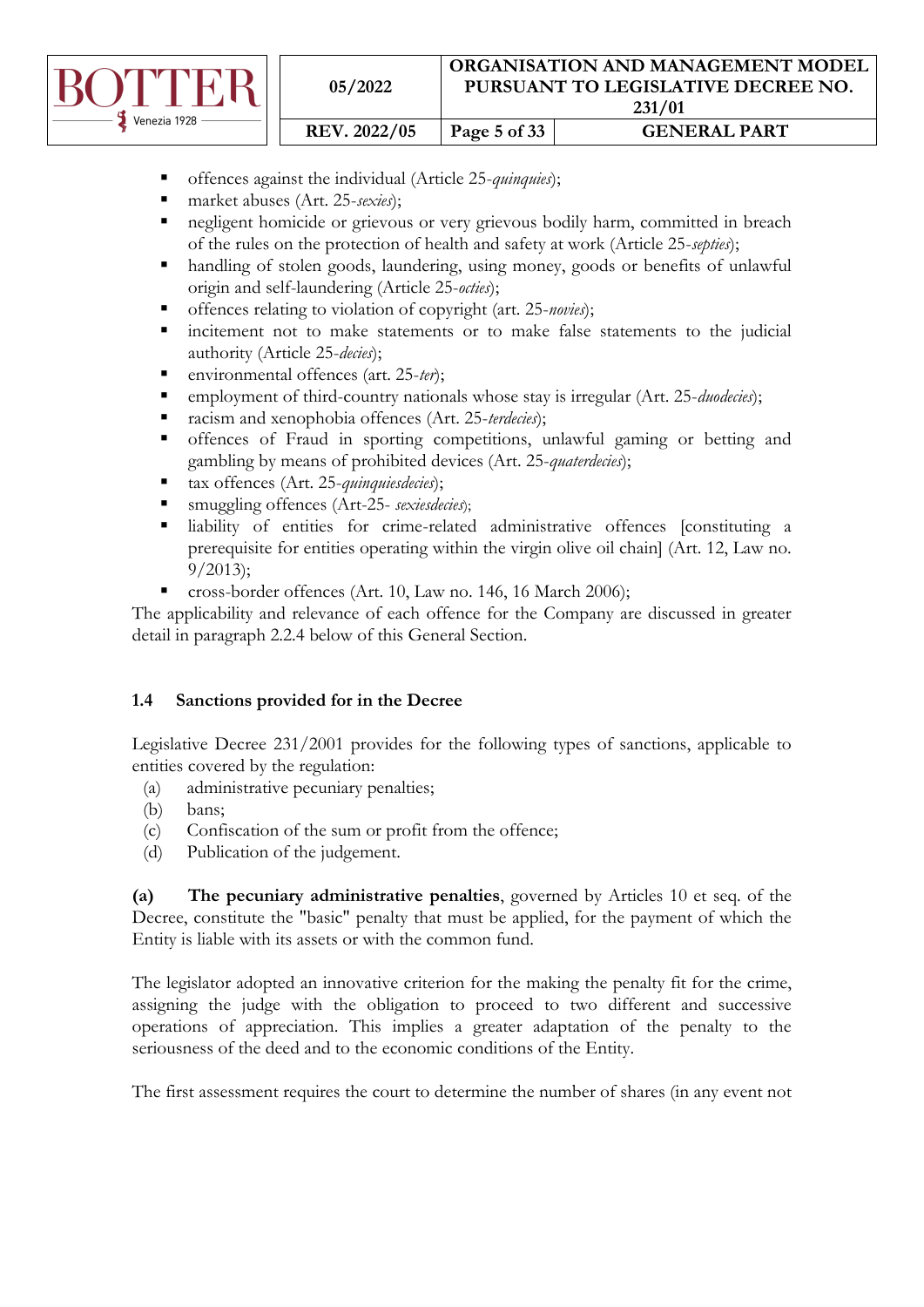|              | 05/2022             |              | <b>ORGANISATION AND MANAGEMENT MODEL</b><br>PURSUANT TO LEGISLATIVE DECREE NO.<br>231/01 |
|--------------|---------------------|--------------|------------------------------------------------------------------------------------------|
| Venezia 1928 | <b>REV. 2022/05</b> | Page 6 of 33 | <b>GENERAL PART</b>                                                                      |

less than one hundred and not more than one thousand) $3$  taking into account:

- the seriousness of the offence;
- the degree of liability;
- The activity carried out to remove or mitigate the consequences of the offence and to prevent any other tort.

In the second evaluation, the Court shall establish, within the minimum and maximum values set depending on the offences to be sanctioned, the value of each share, from a minimum of EUR 258.00 to a maximum of EUR 1,549.00. This amount is determined "*depending on the economic and financial conditions of the entity, in order to ensure the effectiveness of the penalty*" (Articles 10 and 11, par. 2, Leg. Decree no. 231/2001).

As set forth by 5.1. of the Decree Report*,* "*As for the means of ascertaining the economic and financial conditions of the entity, the judge may take into account the balance sheets or other records suitable for prove such conditions. In some cases, this proof may be achieved by taking into account the size of the entity and its position on the market.* (…) *The judge will have to step into the reality of the company, so that he/she will also be able to draw information relating to the state of economic, financial and patrimonial solidity of the entity".*

Article 12 of Legislative Decree no. 231/2001 provides for a number of cases in which the pecuniary penalty is reduced... They are schematically summarised in the following table, indicating the reduction made and the prerequisites for its application.

| Reduction                                                     | Prerequisites                                                                                                                                                                                                                                                                                                                                                   |
|---------------------------------------------------------------|-----------------------------------------------------------------------------------------------------------------------------------------------------------------------------------------------------------------------------------------------------------------------------------------------------------------------------------------------------------------|
| 1/2<br>(however it<br>cannot<br>exceed<br>Euro<br>103,291.00) | The offender committed the offence in his7her own<br>interest or in the interest of a third party and the<br>Entity did not gain an advantage or gained a minimal<br>advantage;<br>i.e<br>The property damage is not particularly significant.                                                                                                                  |
| from $1/3$ to $1/2$                                           | Before the first instance proceedings have been declared<br>open<br>The Entity has fully compensated for the damage<br>and eliminated the harmful or dangerous<br>consequences of the offence or has taken effective<br>steps to do so;<br><u><i>i.e</i></u><br>An organisation model - suitable for preventing<br>offences of the kind committed - has<br>been |

<sup>3</sup> With reference to *market abuse* offences, pursuant to Art. 25-*sexies* (2) of Leg. Decree no. 231/2001: "*If, as a result of the offences referred to in paragraph 1, the product or profit obtained by the entity is significant, the penalty is increased up to ten times such product or profit".*".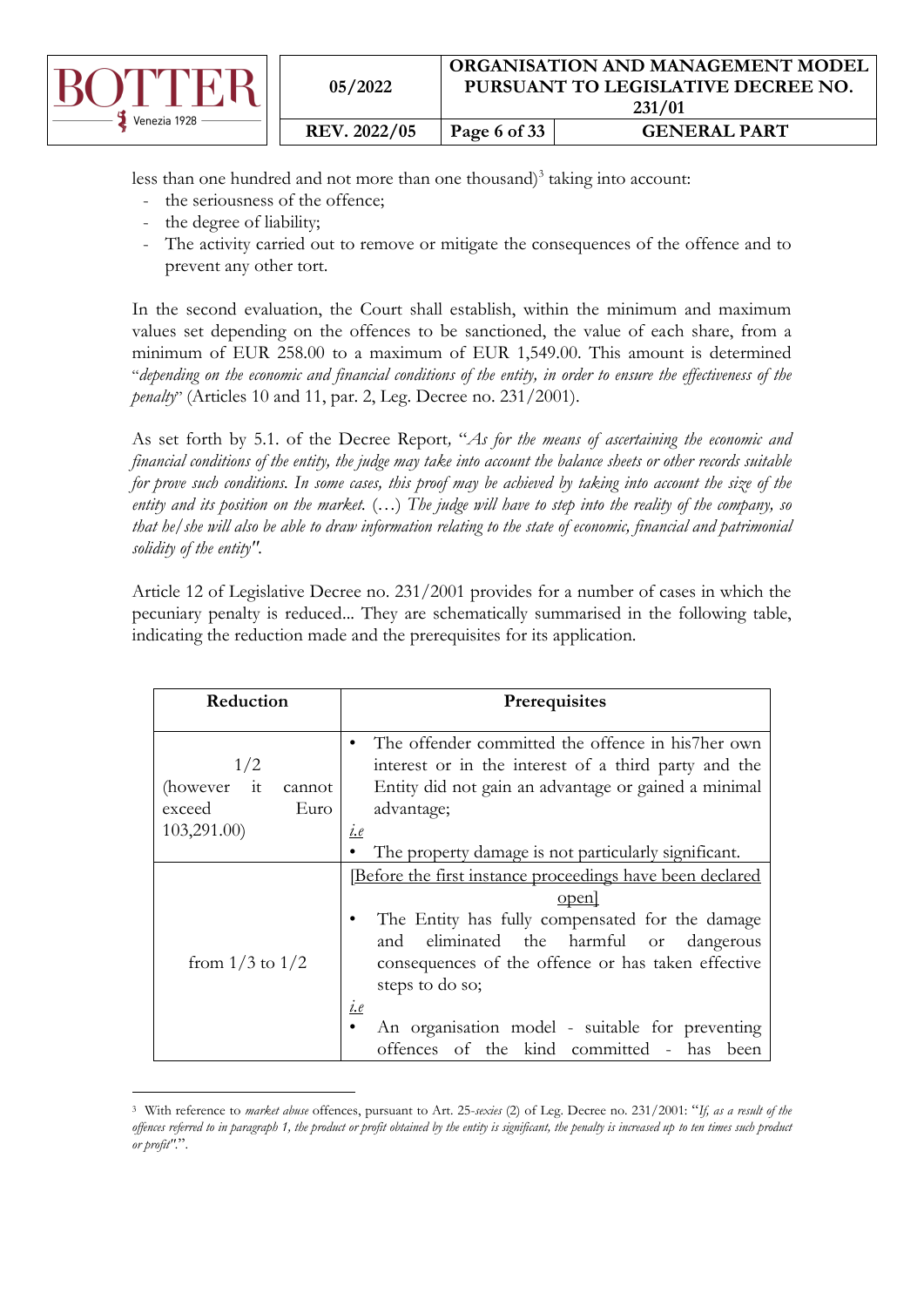

| 05/2022 |
|---------|
|---------|

#### **ORGANISATION AND MANAGEMENT MODEL PURSUANT TO LEGISLATIVE DECREE NO. 231/01**

**REV. 2022/05 Page 7 of 33 GENERAL PART**

| Reduction           | Prerequisites                                                                                                                                                                                                                                                                                                                                                                                  |
|---------------------|------------------------------------------------------------------------------------------------------------------------------------------------------------------------------------------------------------------------------------------------------------------------------------------------------------------------------------------------------------------------------------------------|
|                     | implemented and made operational.                                                                                                                                                                                                                                                                                                                                                              |
| from $1/2$ to $2/3$ | <u>Before the first instance proceedings have been declared</u><br>open]<br>The Entity has fully compensated for the damage<br>eliminated the harmful or dangerous<br>and<br>consequences of the offence or has taken effective<br>steps to do so;<br>and<br>An organisation model - suitable for preventing<br>offences of the kind committed - has been<br>implemented and made operational. |

**(b)** The following bans are provided for in the Decree and apply only in relation to the offences for which they are expressly provided for:

- ban on exercising the business activity;
- suspension or revocation of authorisations, licences or concessions related to the offence committed;
- prohibition to deal with the Public Administration, except for receiving public services;
- exclusion from incentives, financing, contributions and subsidies, and/or revocation of those already granted;
- Ban on advertising goods or services.

Bans may only be imposed, if at least one of the conditions set out in Article 13 of Legislative Decree no. 231/2001 are met, namely:

- "*the entity has made a significant profit from the offence and the offence was committed by persons in a top position or by persons subject to the direction of others when, in this case, the offence was committed or caused because of serious organisational deficiencies*"; or
- "in case of repetition of offences"<sup>4</sup>.

Moreover, bans may also be requested by the Public Prosecutor and applied to the Entity

<sup>4</sup> Pursuant to Article 20 of Legislative Decree no. 231 of 2001, "*repetitions occur when the entity, which has already been definitively convicted at least once for an offence dependent on a crime, commits another offence within five years after the final conviction*".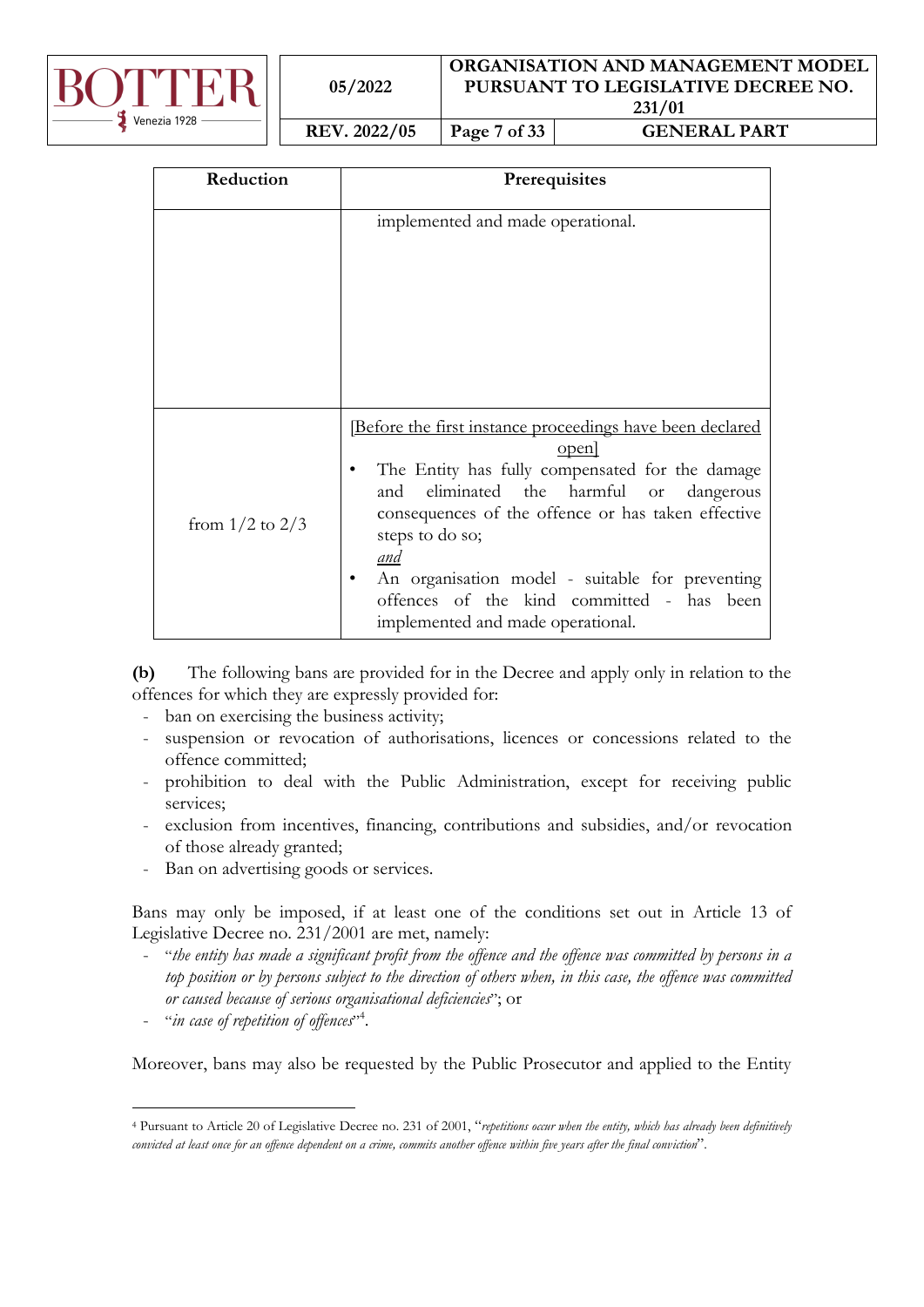|              | 05/2022             | ORGANISATION AND MANAGEMENT MODEL<br>PURSUANT TO LEGISLATIVE DECREE NO.<br>231/01 |                     |
|--------------|---------------------|-----------------------------------------------------------------------------------|---------------------|
| Venezia 1928 | <b>REV. 2022/05</b> | Page 8 of 33                                                                      | <b>GENERAL PART</b> |

by the Judge as a precautionary measure, when:

- there is serious evidence that the Entity is liable for an administrative offence resulting from a crime;
- there are specific grounds for believing that there is a real danger that offences of the same kind as the one being prosecuted may be committed;
- The Entity has drawn significant profit.

However, bans shall not be applied when the offence has been committed in the predominant interest of the offender or of third parties and the Entity has obtained little or no advantage, or the financial damage caused is particularly slight.

The application of bans is also excluded by the fact that the Entity has carried out repairing measures provided for in Article 17, Legislative Decree no. 231/2001 and, more precisely, when the following conditions are met:

- "*the Entity has fully compensated for the damage and eliminated the harmful or dangerous consequences of the offence or has taken effective steps to do so*";
- "*the entity has removed all organisation shortcomings that led to the offence, by adopting and implementing organisational models capable of preventing such offences*";
- "*the entity has made available the profit made for the purposes of confiscation*".

Bans have a duration of no less than three months and no more than two years, and the choice of the measure to be applied and of its line is made by the Judge, depending on the criteria previously indicated for the assessment of the pecuniary penalty, "*taking into account the suitability of the individual penalties to prevent offences of the type committed*" (Article 14, Legislative Decree no. 231/2001).

The legislator specified that the ban on the activity is of a residual nature as compared to the other bans.

**(c)** Pursuant to Article 19 of Legislative Decree no. 231/2001, a conviction will always entail the **confiscation** - including by way of equivalent value - of the price (money or other economic benefit given or promised to induce or determine another person to commit the offence) or profit (immediate economic benefit obtained) of the offence, except for the part that can be returned to the damaged party and without prejudice to the rights acquired by third parties in good faith.

**(d)** The **publication of the conviction sentence** in one or more newspapers, either in excerpts or in full, may be ordered by the Judge, together with posting in the municipality where the Entity has its head office, when a disqualification sanction is applied. Publication is carried out by the clerk of the competent court at the expense of the Entity.

# <span id="page-7-0"></span>**1.5 Attempted offences**

In cases of attempted offences covered by the Decree, the pecuniary penalties (in terms of amount) and bans (in terms of time) are reduced by between a third and a half, while penalties are excluded in cases where the Entity voluntarily prevents the action from being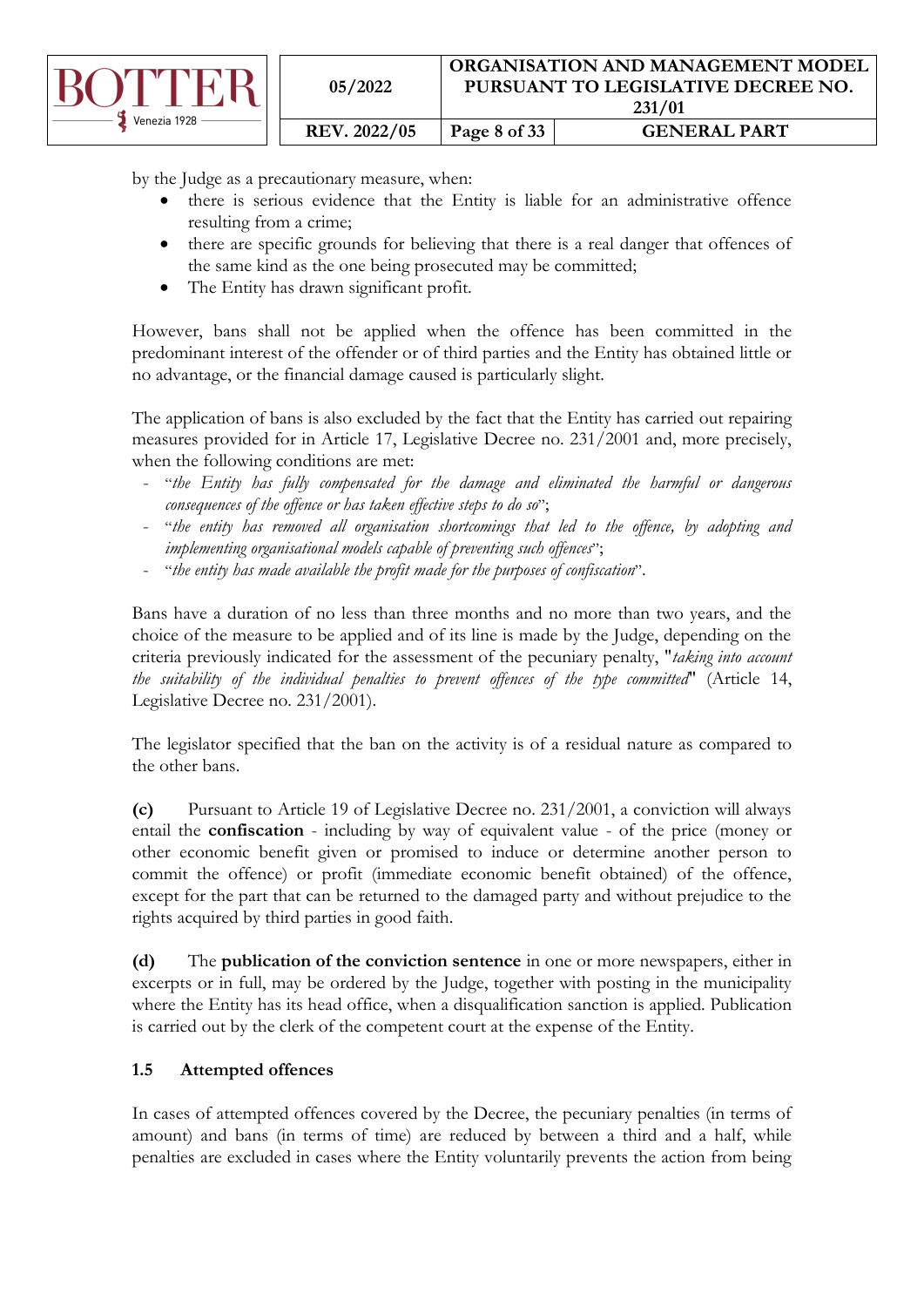

carried out or the event from taking place (Article 26 of the Decree).

# <span id="page-8-0"></span>**1.6 Exemption**

Articles 6 and 7 of Legislative Decree no. 231/2001 provide for specific forms of exemption from administrative liability of the Entity for offences committed in the interest or to the advantage of the Entity by both Top executives and Subordinates (as defined in the preceding paragraph).

In particular, in the case of offences committed by Top executives, Article 6 of the Decree provides for exemption if the Entity can demonstrate that:

- a) the management has adopted and effectively implemented, before the offence had been committed, an organisation and management model capable of preventing offences of the kind committed (hereinafter, for the sake of brevity, the 'Model');
- b) the task of supervising the operation, complying with the Model and updating it has been entrusted to a body of the Entity (hereinafter, for the sake of brevity, the "Supervisory Board" or the "SB"), endowed with autonomous powers of initiative and control;
- c) the persons who committed the offence acted by fraudulently ignoring the Model;
- d) The Supervisory board did not fail to supervise or provided insufficient supervision.

As far as the Subordinates are concerned, Article 7 of the Decree provides for exemption from liability if the Entity has adopted and effectively implemented, before the offence was committed, a Model capable of preventing offences of the kind committed.

However, the Entity's exemption from liability is not determined by simply adopting the Model, but by its effective implementation through the implementation of all the protocols and controls necessary to limit the risk of committing the offences that the Body intends to prevent. In particular, with reference to the Model's characteristics, the Decree (Art. 6, par. 2) expressly provides for the following preparatory stages for its correct implementation:

- a) identification of activities within the scope of which there is a possibility of offences being committed;
- b) provision of specific protocols aimed at planning the Entity's decision-making and implementation related to the offences to be prevented;
- c) identification of how to manage the financial resources suitable to prevent such offences from being committed;
- d) provision of information obligation towards the Supervisory Board;
- e) Introduction of a disciplinary system capable of sanctioning failure to comply with the measures indicated in the Model.

# <span id="page-8-1"></span>**1.7 Guidelines**

As expressly indicated by the delegated legislator, the Models may be adopted on the basis of codes of conduct drawn up by representative trade associations and submitted to the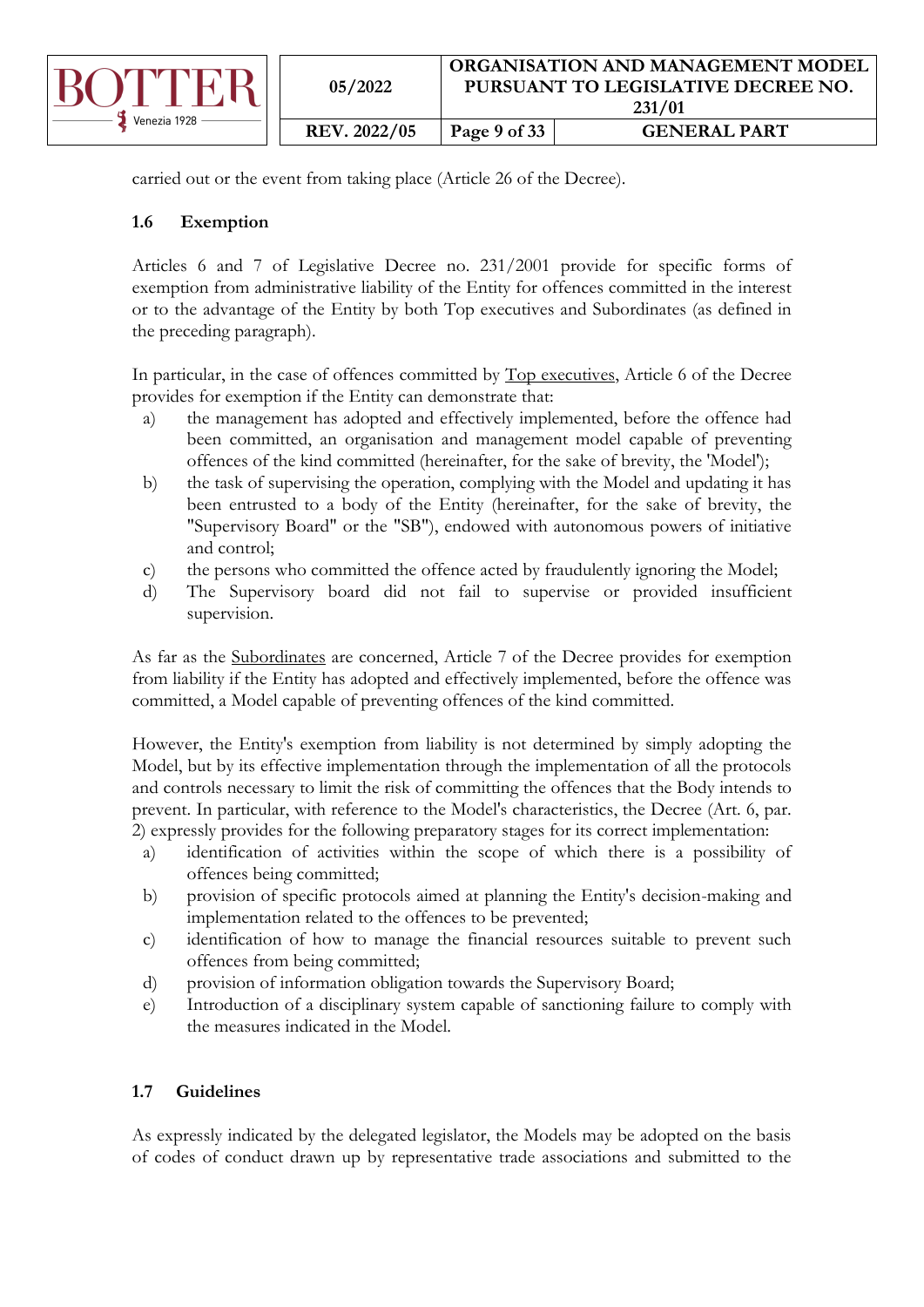|              | 05/2022      | ORGANISATION AND MANAGEMENT MODEL<br>PURSUANT TO LEGISLATIVE DECREE NO.<br>231/01 |                     |
|--------------|--------------|-----------------------------------------------------------------------------------|---------------------|
| Venezia 1928 | REV. 2022/05 | Page 10 of<br>33                                                                  | <b>GENERAL PART</b> |

Ministry of Justice. The latter, in agreement with the relevant Ministries, may, within 30 days, formulate observations on the suitability of the models to prevent offences.

This Model is inspired by the main Guidelines for the drafting of Organisation, Management and Control Models pursuant to Legislative Decree no. 231/2001, primarily those of Confindustria originally approved on 7 March 2002 and subsequently updated (hereinafter, for brevity, also referred to as the "**Guidelines**") in July 2014.

The path indicated by the Guidelines for the elaboration of the Model can be summarised by the following fundamental points:

- $\triangleright$  identification of areas at risk, aimed at verifying in which company areas/sectors the offences may be committed;
- $\triangleright$  Drafting of a control system able to reduce risks by adopting specific protocols. This is supported by the coordination of organisation structures, activities and operating rules applied - based on the instructions of the top management - by the *management* and consultants, aimed at providing reasonable certainty as to the achievement of the objectives of a good internal control system.

The most relevant components of the preventive control system proposed by Confindustria Guidelines - in terms of intentional offences prevention - are:

- Code of Ethics
- organization system;
- manual and IT procedures;
- powers of authorization and signature
- control and management system
- staff communication and training

With reference to intentional offences (related to health, safety at work and most environmental offences), the most relevant components identified by Confindustria are:

- Code of Ethics (or conduct) with reference to the offences involved;
- the organization structure,
- education and training,
- communication and involvement,
- operating management,
- security monitoring system

The control system must be based upon the following principles:

- verifiability, traceability, consistency and congruence of all operations;
- division of duties (it is unthinkable for one person to manage all stages of a process independently);
- controls need to be traceable;
- introduction of an adequate penalty system for violations of the rules and protocols laid down in the Model;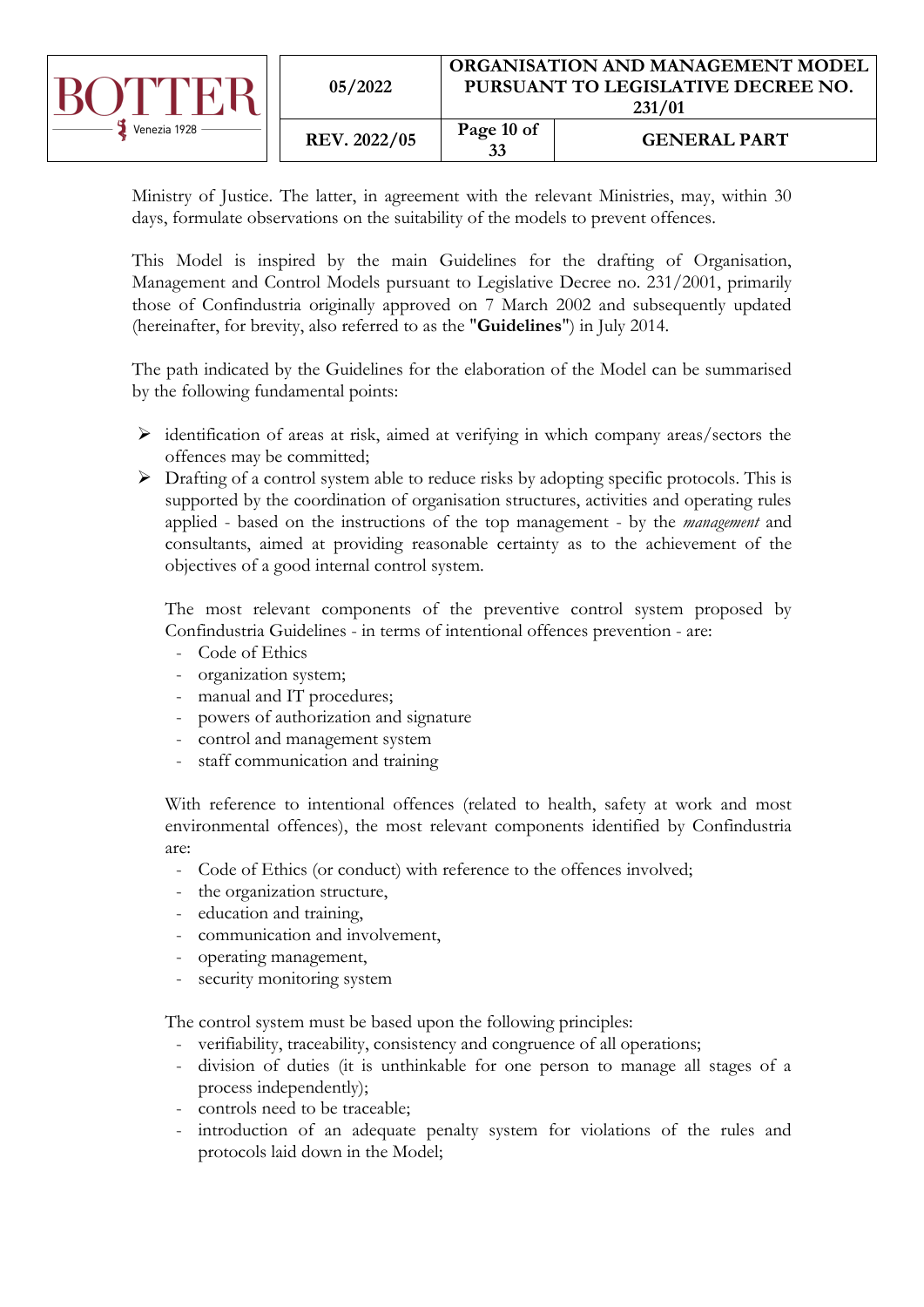

- identification of a Supervisory Board with the following main requirements:
	- autonomy and independence,
	- professionalism,
	- consistency;
- ➢ The Corporate Functions, and in particular those identified as being most "at risk of offence", must provide information to the Supervisory Board, both on a structured basis (periodic reporting according to the Model itself), and to report unusual or atypical features in the information available.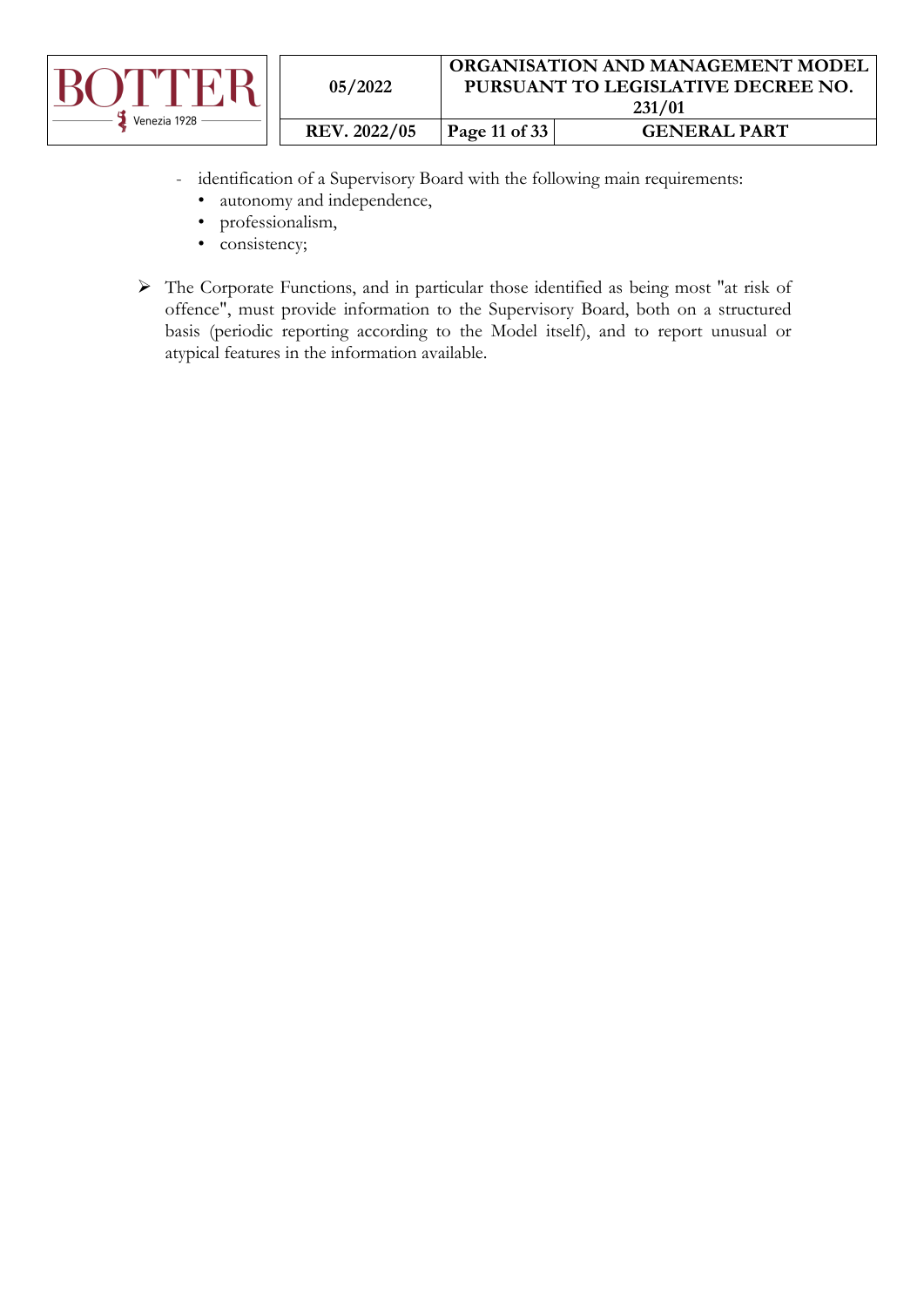

| 05/2022      | ORGANISATION AND MANAGEMENT MODEL<br>PURSUANT TO LEGISLATIVE DECREE NO.<br>231/01 |                     |  |  |
|--------------|-----------------------------------------------------------------------------------|---------------------|--|--|
| REV. 2022/05 | Page 12 of<br>33                                                                  | <b>GENERAL PART</b> |  |  |

# <span id="page-11-0"></span>**2. This Model**

# <span id="page-11-1"></span>**2.1 Casa Vinicola Botter Carlo e C. S.p.A.**

The Company Casa Vinicola Botter Carlo e C. S.p.A. (hereinafter referred to, *breviter*, also "Casa Vinicola Botter" or "the Company") is a wine-making company dealing with, among other things, purchasing, production, bottling and sale of wine.

# <span id="page-11-2"></span>**2.2 This Model**

# <span id="page-11-3"></span>2.2.1 The purposes of the Model

Casa Vinicola Botter, as part of the broader process of strengthening its corporate governance and in the light of new legislation and internal organisation changes, decided to implement the Model.

The Company, based on the criminal proceedings in which it is involved, pursuant to Legislative Decree 231/01 for the offences referred to in Article 24-ter (organised crime offences) and Article 25-bisI (offences against industry and trade), after adopting the Model on 3 July 2020, and also as a result of the organisation changes that have taken place as a consequence of the change of ownership, has decided to strengthen its Model, while revising and updating it at the same time.

The Company has adopted specific protocols of conduct, aimed at planning the decision making and implementation of the Entity, with reference to different Sensitive Activities; it is also preparing specific procedures, such as instruments to regulate the performance of Sensitive Activities and corporate processes, providing for the appropriate control points. It should also be noted that the Company has appointed a specific manager in charge of performing *audits* on suppliers both during the accreditation phase and during the term of the relationship.

This Model was prepared by the Company based on the identification of areas at possible risk in the activities where offences are more likely to be committed; the main objective of the Model is to create an organic and structured system of control principles and procedures, aimed at preventing, where possible and concretely feasible, the offences provided for in the Decree from being committed. The Model will be integrated with the Company's governance system, and will implement the process of spreading a business culture based on fairness, transparency and legality.

Moreover, the Model has the following objectives:

- inform all those who work in and for the Company, and in particular those working in the "areas of activity at risk", that they may incur, in the event of violation of the provisions contained therein, in an offence liable to penal and administrative sanctions, not only against themselves but also against the Company;
- inform all those who work with the Company that violation of the provisions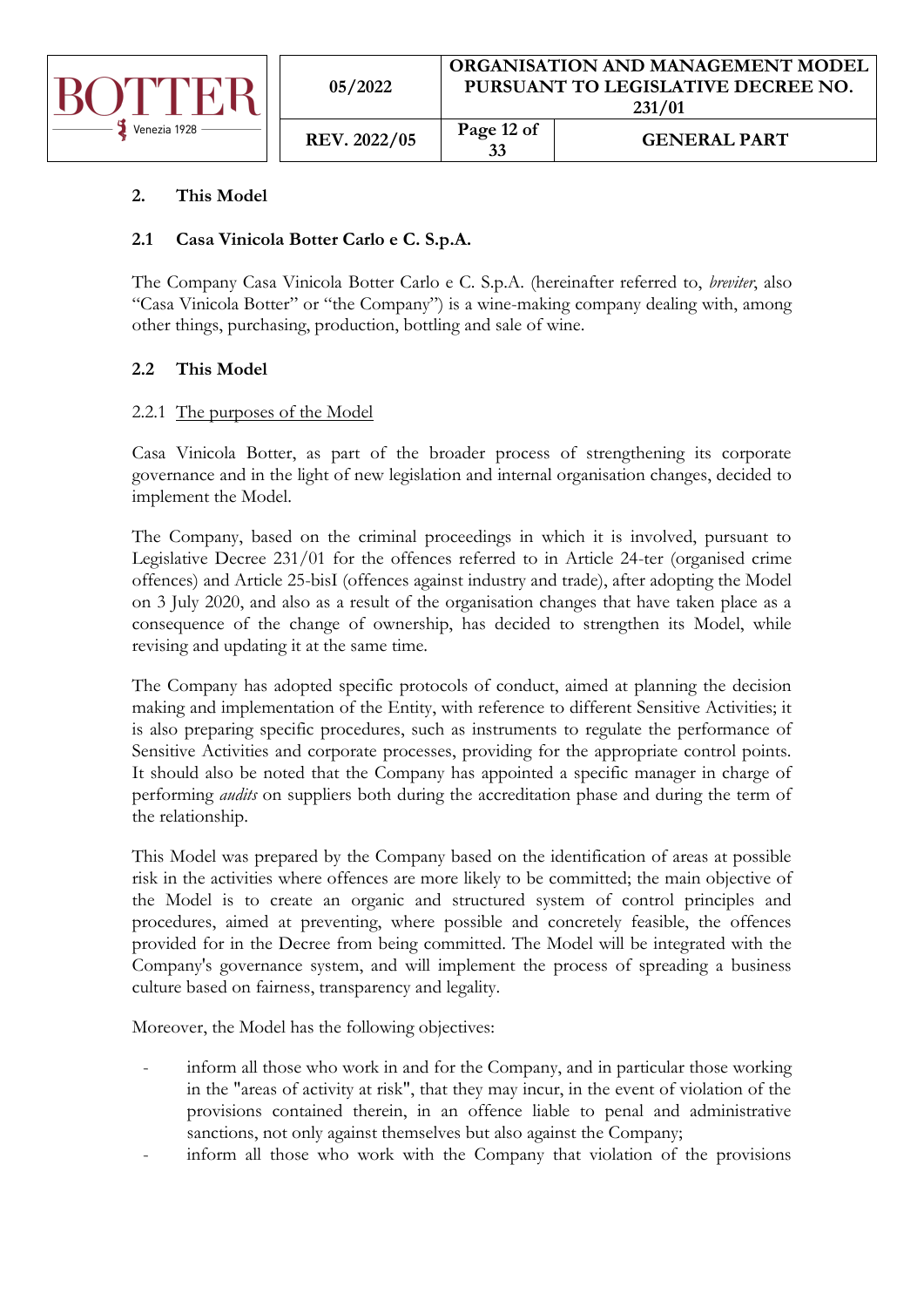

contained in the Model will result in the application of appropriate sanctions or termination of the contractual relationship;

- disseminate a business culture based on legality, as the Company condemns any behaviour that does not comply with the law or with internal provisions, and in particular with the provisions contained in its organisational model;
- spread a culture of control:
- Confirm that the Company does not tolerate unlawful conduct of any kind and for any purpose whatsoever and that, in any case, such conduct (even if the Company were apparently in a position to benefit from it) is against the principles inspiring the Company's business activity.

### <span id="page-12-0"></span>2.2.2 The Model's construction

Also on the basis of the indications in the reference Guidelines, the construction of the Model (and the subsequent drafting of this document) was divided into the phases described below:

- (i) preliminary assessment of the context of the entity through the analysis of the relevant corporate documentation and interviews with the managers of the Company informed about its structure and activities, in order to define the organisation and the activities carried out by the various organisation units/Corporate Functions, as well as the corporate processes into which the activities are divided and their real and effective implementation;
- (ii) identification of areas with sensitive activities ("**Sensitive Activities**" and corporate processes "at risk" ( "**Sensitive macro-areas**"), based on the above-mentioned preliminary assessment of the context of the entity;
- (iii) hypothetical definition of the main possible ways in which the Underlying Offences may be committed within the individual Macro-Sensitive Areas/Sensitive Activities;
- (iv) Detection and identification of the Entity's control system, aimed at preventing Underlying Offences.

### <span id="page-12-1"></span>2.2.3 The concept of Acceptable Risk

The concept of acceptable risk must be taken into account when drafting an organization and management Model. As a matter of fact, in order to comply with the provisions introduced by Legislative Decree no. 231/2001, it is essential to establish a threshold to limit the quantity and quality of the preventive instruments to be adopted to prevent the offence from being committed. With specific reference to the penalty system introduced by the Decree, the threshold of acceptability is represented by the effective implementation of an adequate preventive system that cannot be bypassed, unless intentionally. For the purposes of the exclusion of the entity's administrative liability, for example, the offenders acted by fraudulently bypassing the Model and the controls adopted by the Company.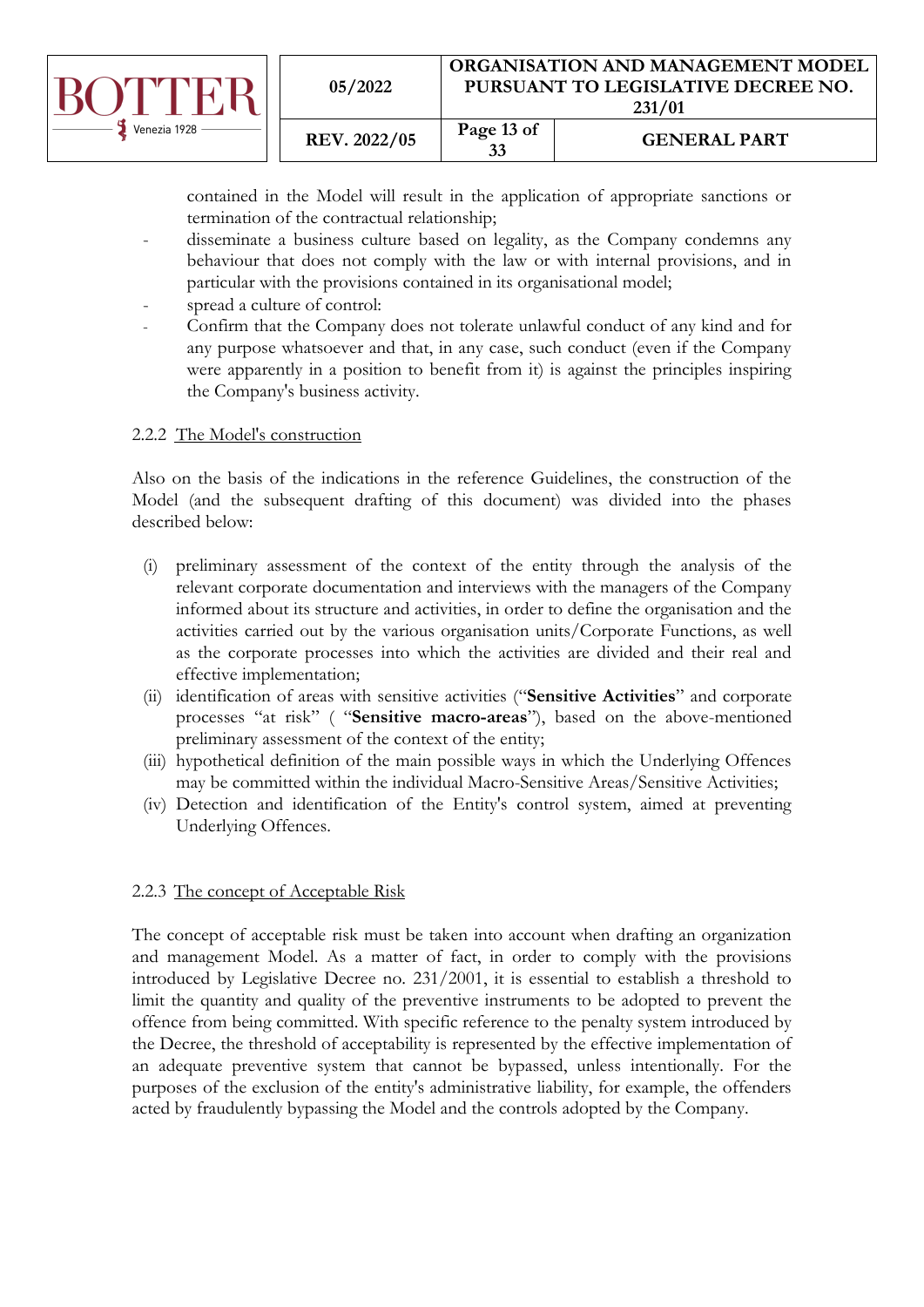|              | 05/2022             | ORGANISATION AND MANAGEMENT MODEL<br>PURSUANT TO LEGISLATIVE DECREE NO.<br>231/01 |                     |
|--------------|---------------------|-----------------------------------------------------------------------------------|---------------------|
| Venezia 1928 | <b>REV. 2022/05</b> | Page 14 of<br>33                                                                  | <b>GENERAL PART</b> |

# <span id="page-13-0"></span>2.2.4 The Model's structure and relevant Underlying Offences for the purpose of its construction

According to the *best practices* (including Confindustria Guidelines), the Company has identified, following the *risk assessment* activities, the so- called Macro-Sensitive Areas/Sensitive Activities in which one or more offences under Legislative Decree no. 231/2001 may potentially be committed. These Macro-Sensitive Areas/Sensitive Activities are the representation of the corporate processes belonging to the Corporate Functions who actually carry out the activities which are "sensitive" ("**Sensitive Activities**") to the contents of Legislative Decree no. 231/2001.

The Company has therefore prepared an Organisation, Management and Control Model that takes into account its peculiar corporate context, in line with its governance system and able to enhance the existing controls and bodies.

Therefore the Model is a consistent set of principles, rules, provisions, etc. that:

- determine the Company's internal operation and the methods used by the Company for external communication;
- Regulate the diligent management of a control system of the Macro-Sensitive Areas and of the individual Sensitive Activities, aimed at preventing the commission, or attempted commission, of the offences referred to in the Decree.

In particular, the Model of Casa Vinicola Botter consists of a "**General Part**", including the key principles of the model and of more "**Special sections**" in relation to different categories of offences pursuant to Legislative Decree 231/2001.

The Special Sections contain, for each category of underlying offence, a brief description of the offences that may give rise to the Company's administrative liability, an indication of the Macro-Sensitive Areas and the specific Sensitive Activities identified and a description of the main rules of conduct implemented by the Company, with which the Addressees of the Model (as defined below) must comply in order to prevent such offences from being committed.

Following the assessment of the activity actually carried out by Casa Vinicola Botter and its history, the following offences were considered theoretically relevant by the Company:

- **Offences against Public Administration** (Articles 24 and 25 of the Decree);
- **IT offences and unlawful data processing** (Art.24-bis of the Decree);
- **Organised crime offences** (Art. 24-ter of the Decree);
- Offences of forgery of money, legal tender, revenue stamps and **identification instruments or signs (Article 25-**bis of the Decree);
- **Crimes against industry and trade (Art. 25-**bis of the Decree);
- **Corporate crimes** (Art.25-ter of the Decree);
- Offences against the individual (Art. 25-quinquies);
- **Offences related to health and safety at work** (Art.25-septies);
- **Handling of stolen goods, laundering, using money, goods or benefits of**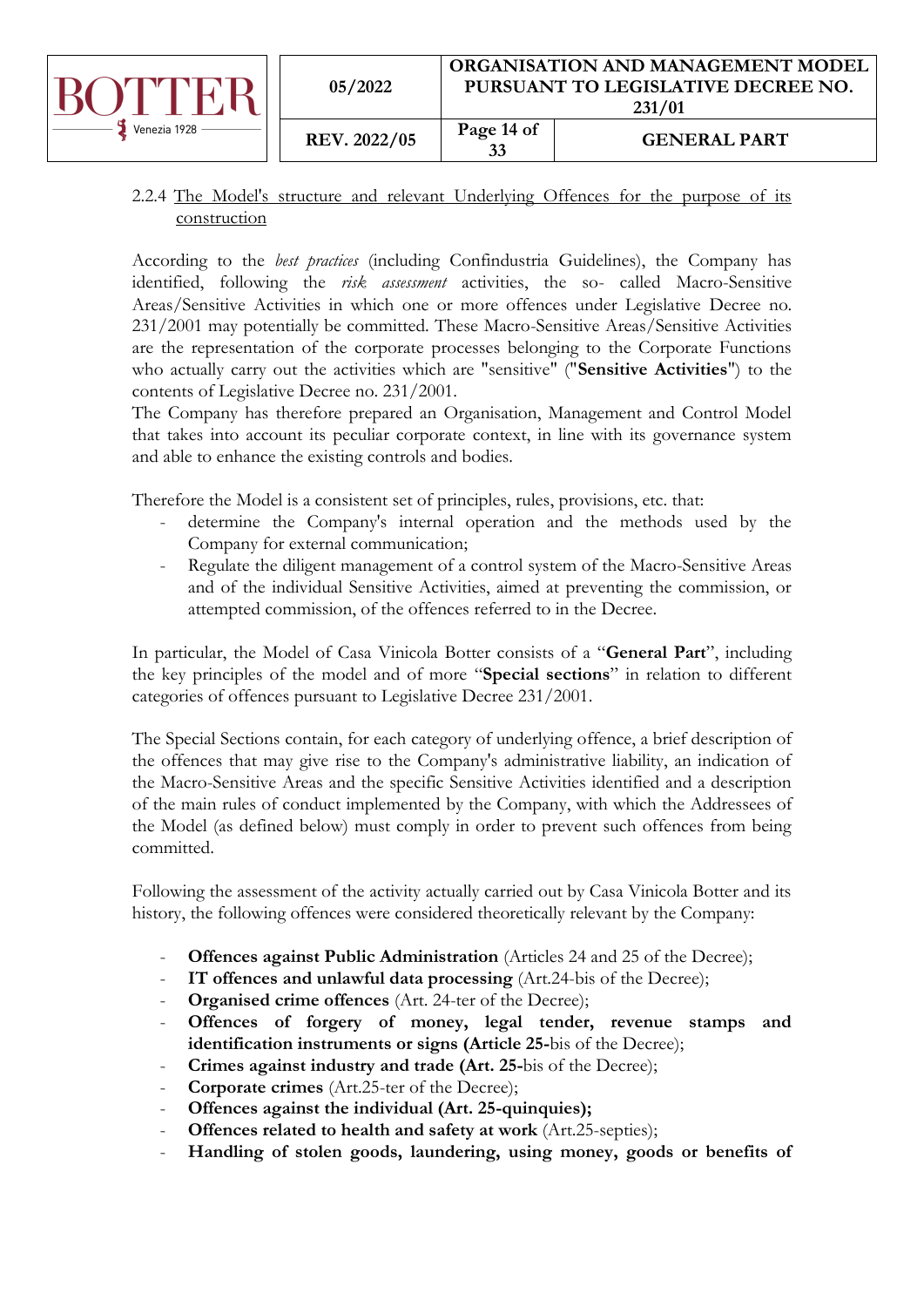

**unlawful origin and self-laundering** (Art.25-octies of the Decree);

- **Copyright infringement offences** (Art.25-nonies of the Decree);
- **Incitement not to make statements or to make false statements to the judicial authority (Article 25-**decies of the Decree);
- **Environmental crimes** (Art.25-ter of the Decree);
- **Employment of third-country nationals whose stay is irregular (Art. 25** duodecies of the Decree);
- Tax Offences (Art. 25-quinquiesdecies of the Decree).
- **Smuggling** (Art. 25-sexiesdecies of the Decree).

However, the ethical principles the Company's Model and its *governance* structure are based on aim at preventing, in general terms, also those types of offence which are not specifically covered in the Special Sections of this Model.

# <span id="page-14-0"></span>2.2.5 The adoption of the Model

The adoption of this Model is delegated by the Decree itself to the management body (and in particular to the Board of Directors), which is also entrusted with the task of supplementing this Model with further Special Sections relating to other types of newly introduced Underlying offences in Legislative Decree no. 231/2001.

### <span id="page-14-1"></span>**2.3 The Code of Ethics and Model-related documents**

The following form an integral and substantial part of the Model:

- the Code of Ethics containing all of the key values, duties and responsibilities of Casa Vinicola Botter; the Addressees' compliance with the Code of Ethics and the Model itself is of fundamental importance for the efficiency, reliability and reputation of the Company (hereinafter, for brevity, also the "**Code of Ethics**");
- a disciplinary system and its penalty mechanism to be applied in the event of violation of the Model (hereinafter, fro brevity, also "**Penalty system**"),
- system of powers and proxies, as well as all the documents aimed at describing and assigning responsibilities and/or tasks to those who work at the Entity in the Macro-Sensitive Areas/Sensitive Activities (i.e. organisation charts, service orders, job descriptions, etc.);
- system of procedures, protocols and internal controls whose purpose is to guarantee adequate transparency and knowledge of the decision-making and financial processes, as well as of the conduct to be adopted by the Addressees of this Model operating in the Sensitive Macro-Areas/Sensitive Activities (hereinafter, for the sake of brevity, the system of delegated and proxy powers, the procedures, protocols and internal controls mentioned above shall be cumulatively referred to as the "**Procedures**").

As a consequence, the term "Model" is not only referred to this document, but also to all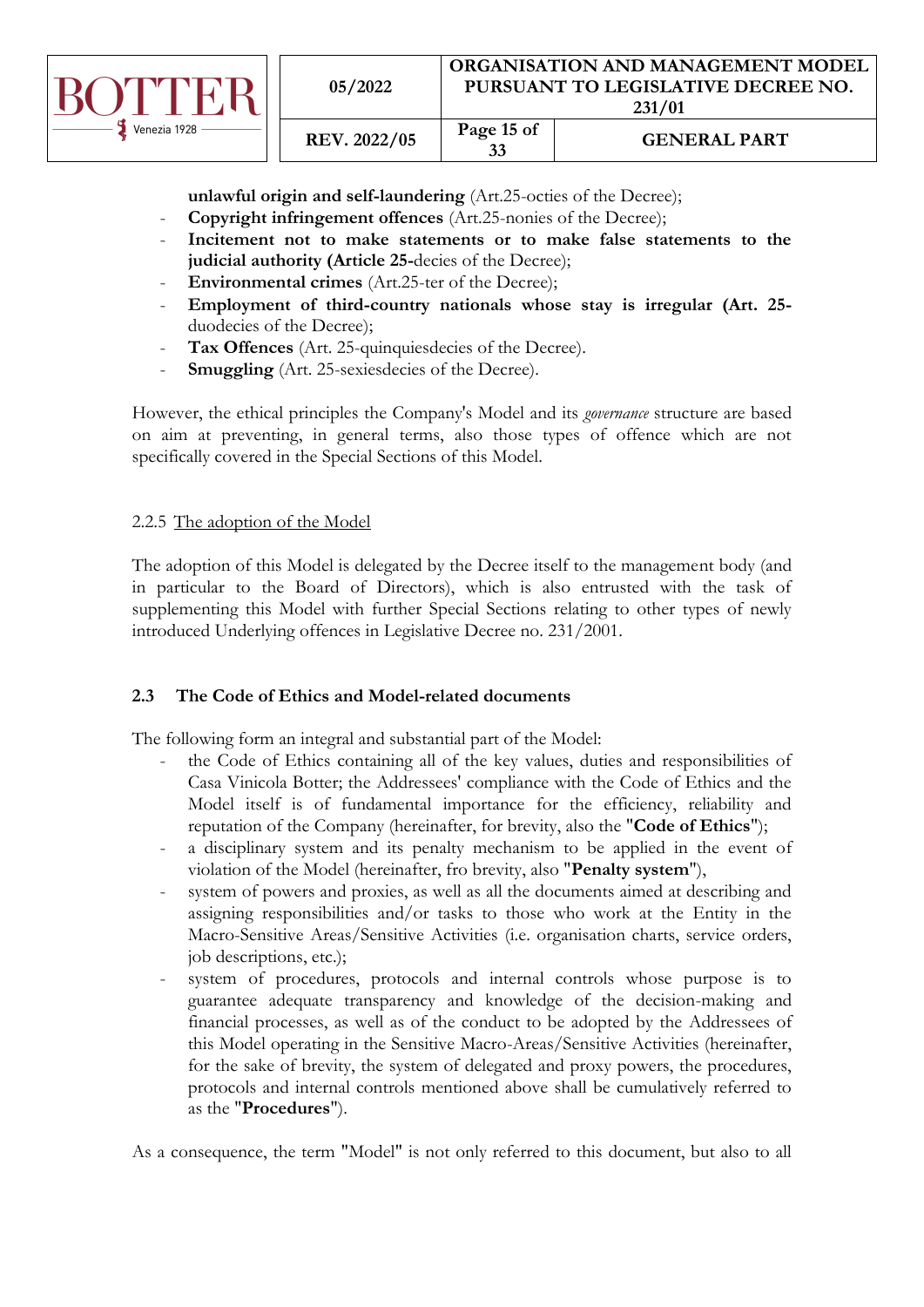

further documents and Procedures that will subsequently be adopted in accordance with its provisions and that will pursue the purposes set out therein.

# <span id="page-15-0"></span>**2.4 Management of the Financial resources**

Without prejudice to what is indicated in the previous paragraph, taking into account that pursuant to Article 6, letter c) of Legislative Decree no. 231/2001, one of the requirements which the Model must meet is the identification of the methods of managing financial resources capable of preventing the commission of offences, the Company has adopted specific protocols containing the principles and conduct to be followed in managing such resources.

# <span id="page-15-1"></span>**2.5 Circulation of the Model**

# <span id="page-15-2"></span>2.5.1 Addressees

This Model takes into account the specific business context of Casa Vinicola Botter and represents a valid tool for raising awareness and informing Top Managers and Subordinates (hereinafter, for brevity, the "**Addressees**"), including Third Parties, as better defined in paragraph 2.5.3 below.

This Model is an internal regulation of the Company and is binding for all the Addressees; all the Addressees of the Model are required to timely comply with the provisions contained therein and in the documents related to the Model and to behave correctly and transparently in line with the ethical-social values that inspire the Company in the pursuit of its corporate purpose and in any case such as to prevent the risk of commission of the offences provided for in the Decree.

However, the competent Company Functions shall ensure that the principles and rules of conduct contained in the Model and in Botter's Code of Ethics are transposed into the Company's Procedures.

### <span id="page-15-3"></span>2.5.2 Staff Training and Information

The Company's objective is to ensure that the Addressees have a correct knowledge of the contents of the Decree and the obligations arising therefrom.

For the purposes of the effective implementation of this Model, training and information of the Addressees are managed by the Administration, Finance and Control and Legal Function, in close coordination with the Supervisory Board and with the heads of the other Company Functions from time to time involved in the application of the Model.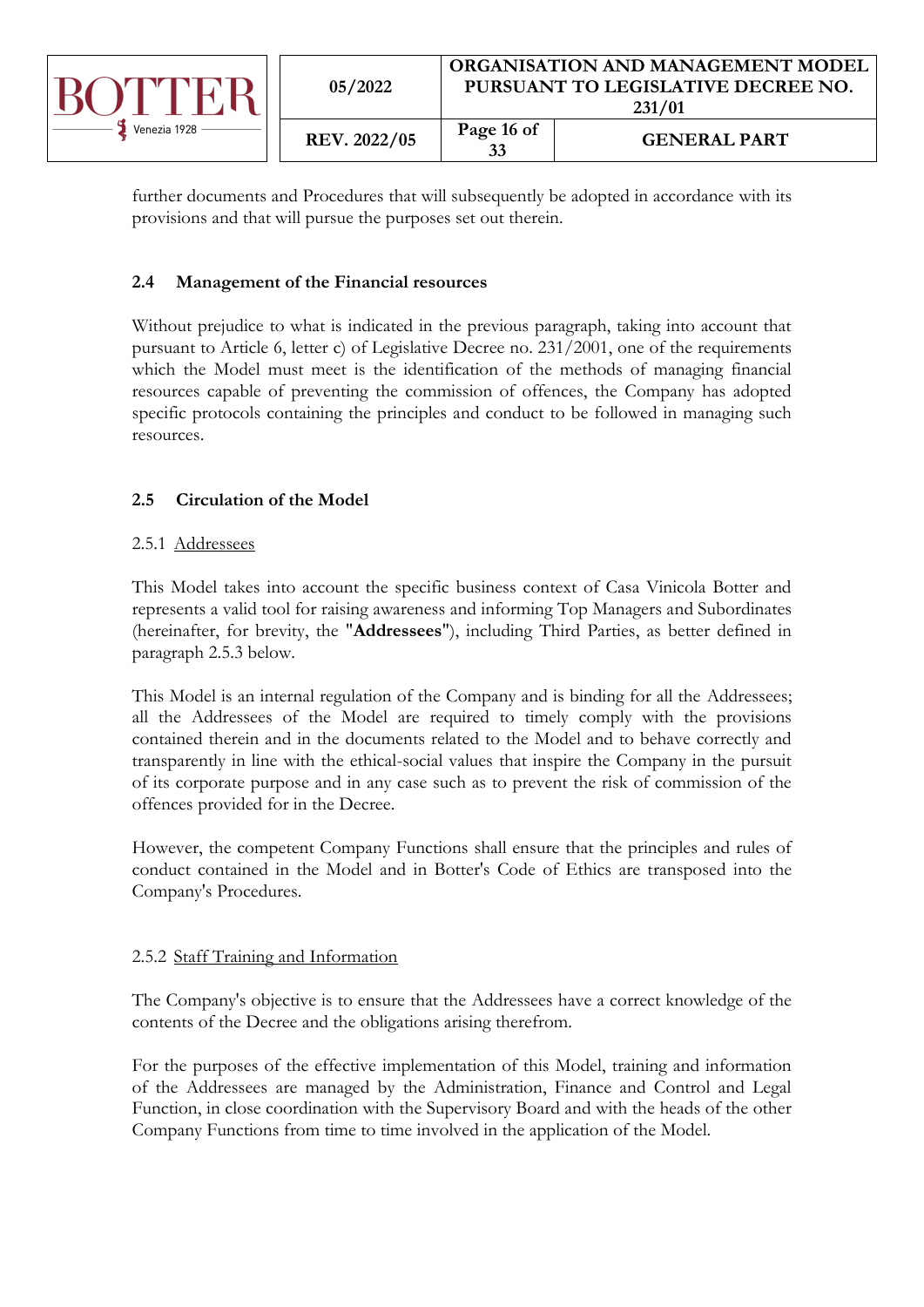|              | 05/2022      | <b>ORGANISATION AND MANAGEMENT MODEL</b><br>PURSUANT TO LEGISLATIVE DECREE NO.<br>231/01 |                     |
|--------------|--------------|------------------------------------------------------------------------------------------|---------------------|
| Venezia 1928 | REV. 2022/05 | Page 17 of<br>33                                                                         | <b>GENERAL PART</b> |

The main methods of carrying out the training/information activities, also necessary to comply with the provisions of the Decree, concern the specific information at the time of recruitment and the additional activities deemed as necessary in order to ensure the correct application of the provisions laid down in the Decree. In particular, there will be:

- An initial notice: in this respect, all of the Company staff will have to be informed about the the adoption of this Model. New recruits are given a copy of the Code of Ethics and the Model - General Part of Casa Vinicola Botter. New recruits are also required to sign a form in which they acknowledge that the Model is available on the company *intranet* and undertake to comply with its contents. Additionally, the Top Managers and/or Subordinates working in the Macro-Sensitive Areas /Sensitive Activities are informed about the Special Section(s) relating to the reference area.
- A specific training activity: this "ongoing" training activity is compulsory and developed through IT tools and procedures (update *e-mail*, company *intranet*, selfassessment tools), as well as periodic training and refresher courses. As far as content and delivery methods are concerned, this activity varies depending on the Addressees' qualification, the risk level of the area they work, whether or not they have a representative function for the Company.

In order to ensure effective dissemination of the Model and to inform the staff on the contents of the Decree and the obligations arising from its implementation, a specific section of the corporate *intranet* (where all the documents making up the Model can be found) is dedicated to the subject and updated, from time to time, by the relevant internal function in coordination with or upon instruction of the Supervisory Board.

# <span id="page-16-0"></span>2.5.3 Third-party information and dissemination of the Model

All the persons having relations with the Company must also be informed about the Model and the Code of Ethics:

- cooperation relationships without any subordination obligation, consultancy relationships, agency relationships, sales representation relationships and other relationships resulting in a professional, non-subordinate service, whether continuous or occasional (including persons acting for suppliers and partners, also in the form of temporary association of companies, as well as joint ventures);
- Or sales relations (hereinafter referred to as, for the sake of brevity, "**Third Parties**").

Third parties are the Addressees of the general principles of the Model and of the Code of Ethics, insofar as they are applicable to them in view of the specific relations in place, and specific clauses ("**Clauses 231**") are included in the contracts signed with them: (**a**) information to Third Parties regarding the adoption of the Model and the Code of Ethics by Casa Vinicola Botter, that they declare to have read, committing themselves to comply with its general principles and not to behave in a way that may lead the Company to breach the law, the Model, the Code of Ethics or to commit any of the Underlying offences; (b) the right for the Company to withdraw from the relationship or terminate the contract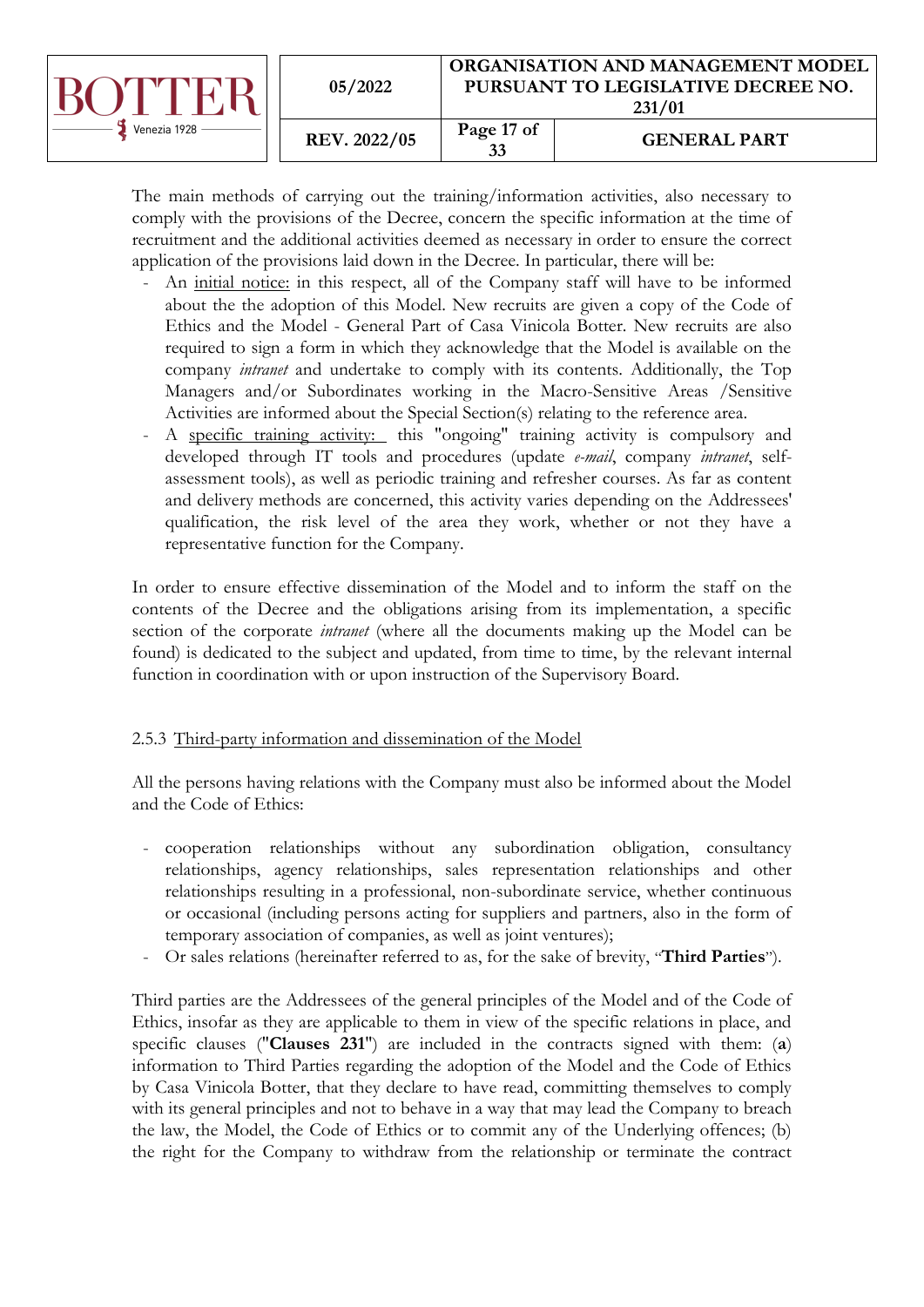

(with or without the application of penalties), in the event of non-compliance with these obligations and in the event of any of the offences referred to in the Decree by the Third Parties themselves.

In particular, the Corporate departments, involved from time to time, provide Third Parties in general and service companies they have contact with, with appropriate information in relation to the adoption by Casa Vinicola Botter of the Model pursuant to Legislative Decree no. 231/2001. The Company also invites Third Parties to read the contents of the Code of Ethics and the General Part of the Model, available on the Company's *website*.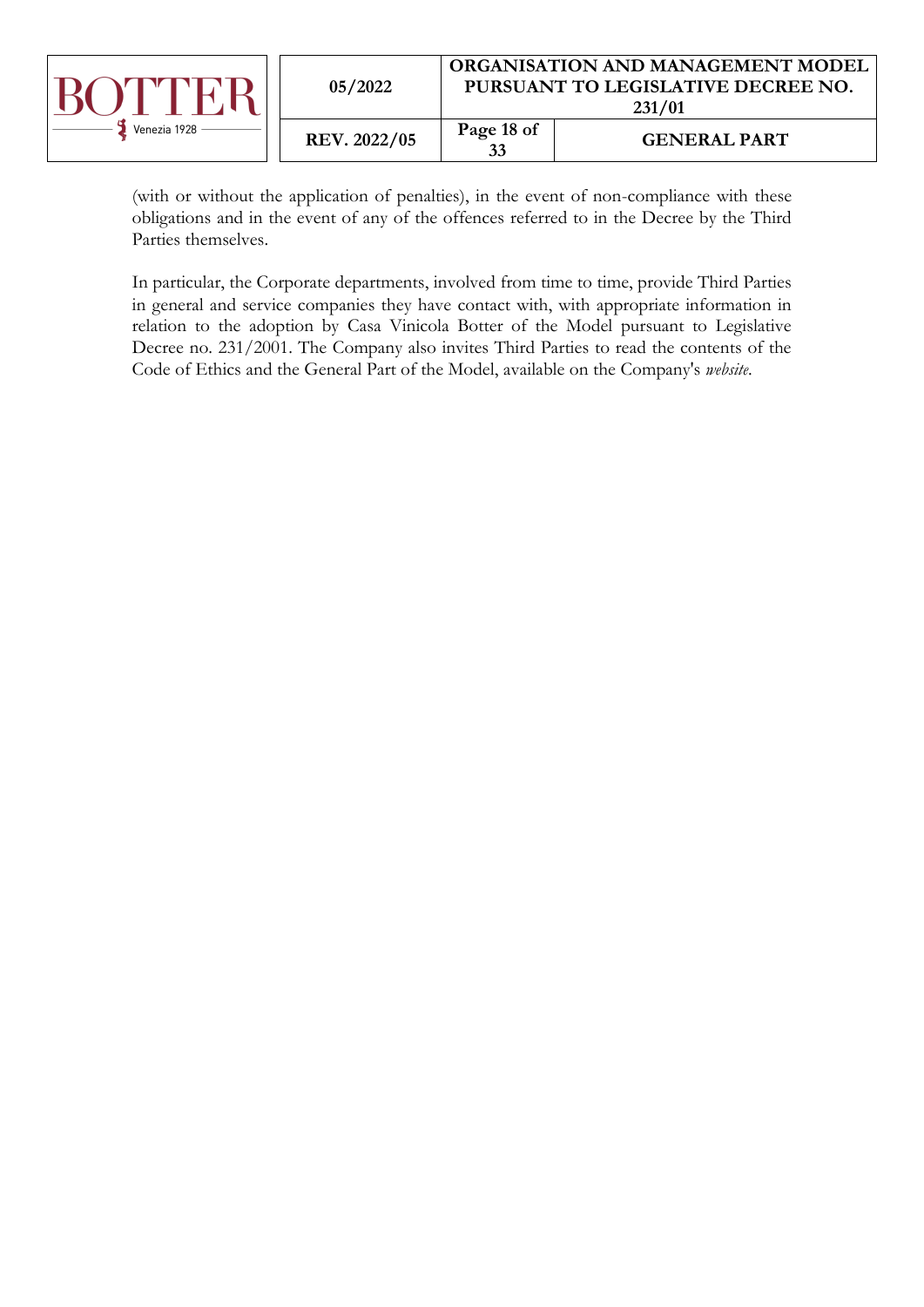

# <span id="page-18-0"></span>**3. Elements of the governance model and of the general organization set-up of Casa Vinicola Botter Carlo e C. S.p.A.**

# <span id="page-18-1"></span>**3.1 The Company's governance Model**

Casa Vinicola Botter is a joint-stock company with a traditional management system, as detailed below:

Shareholders' meeting: the shareholders' meeting, in ordinary and extraordinary session, is constituted and decides in accordance with the law, both on first call and in all subsequent calls; the shareholders' meeting also has the right to deliberate on specific matters and with specific majorities as stated by the articles of association.

**The Board of Directors:** composed by 9 members, including the Chairman of the Board of Directors, who remain in office for a maximum of three financial years and expire on the date of the shareholders' meeting called to approve the financial statements for the last financial year of their office.

The Board of Directors exercises all ordinary and extraordinary administration powers and in particular is granted all powers to achieve the corporate purposes that are not reserved to the Shareholders' Meeting, by the Company's Articles of Association or by law.

The Board of Directors appoints the Chairman of the Board of Directors from its members.

The Board of Directors may delegate, within the limits of the law, its own powers to one or more of its members, determining their powers; the delegated bodies report to the Board of Directors and to the Board of Auditors at least every six months.

The Board of Directors is validly constituted if the majority of its members are present. In addition, for a resolution to be valid, the favourable vote of the majority of those present is required and reinforced majorities are required for decisions on certain matters.

**Supervisory Body:** control of the Company's management is entrusted to the Board of internal Auditors.

Statutory audit: the statutory audit is carried out by the Board of Statutory Auditors or, when required by law or decided by resolution of the Ordinary Shareholders' Meeting and however in accordance with the legislation in force, by an auditor or auditing company entered in the appropriate register.

# <span id="page-18-2"></span>**3.2 Internal control system of Casa Vinicola Botter Carlo e C. S.p.A.**

Casa Vinicola Botter has adopted the following general instruments aimed at planning the decision making and implementation of the Company's decisions (also in relation to the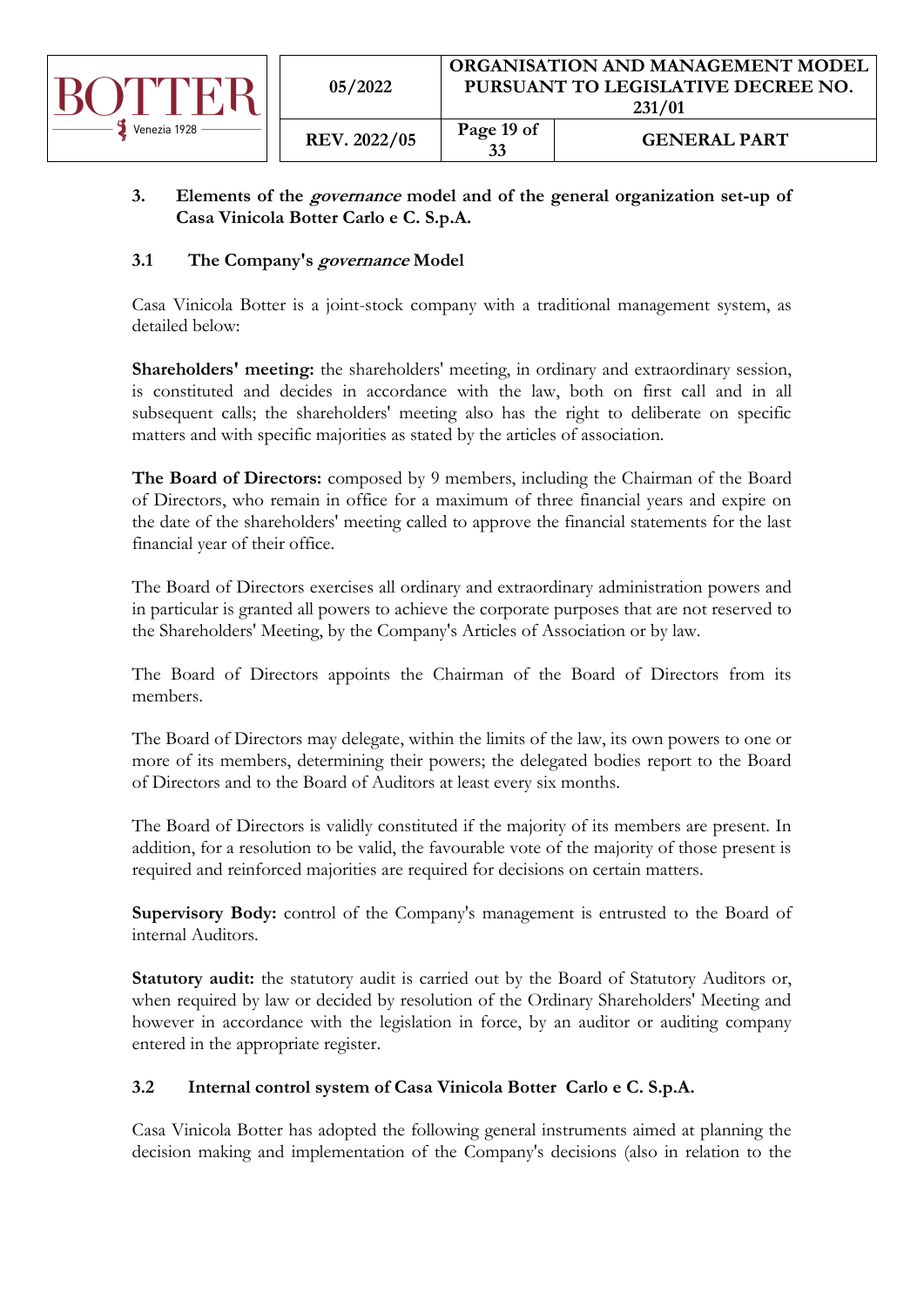

|                     |            | $-0.104$    |
|---------------------|------------|-------------|
| <b>REV. 2022/05</b> | Page 20 of | <b>GENE</b> |

**<sup>33</sup> GENERAL PART**

offences to be prevented):

- the ethical principles the Company is inspired by, also on the basis of the provisions of the Code of Ethics;
- system of powers and proxies;
- the documentation and provisions relating to the company's status and organisation structure;
- the internal control system and therefore the company procedure structure;
- the procedures relating to the administrative, accounting and *reporting* system;
- staff information and newsletter;
- compulsory, adequate and customized training of all staff;

**05/2022**

- the penalty system provided for by the applicable national labour collective agreements;
- The body of national and foreign laws and regulations when applicable.

# <span id="page-19-0"></span>**3.3 General principles of control in all Macro-Sensitive Areas/Sensitive Activities**

In addition to the specific controls described in each Section of the Special Part of this Model, the Company has implemented specific general controls applicable in all Macro-Sensitive Areas/Sensitive Activities.

Specifically, the following controls are concerned:

- **Transparency**: all operations / transactions /actions must be justifiable, verifiable, consistent and congruent;
- **Division of duties/Powers**: no one can independently manage an entire process and be given unlimited powers; authorisation and signature powers must be defined in a manner consistent with the organisational responsibilities assigned;
- **Adequacy of internal rules**: the set of rules of the entity must be consistent with the operations carried out and the level of organisational complexity and such as to ensure the controls necessary to prevent the offences provided for in the Decree;
- **Traceability**: all operations/transactions/actions, as well as the related verification and control activity must be documented and the documentation must be properly filed.

# <span id="page-19-1"></span>**4. The Supervisory Board**

# <span id="page-19-2"></span>**4.1 Characteristics of the Supervisory Board**

According to the provisions of Legislative Decree no. 231/2001 (Articles 6 and 7) and according to the Confindustria Guidelines, the characteristics of the Supervisory Board, to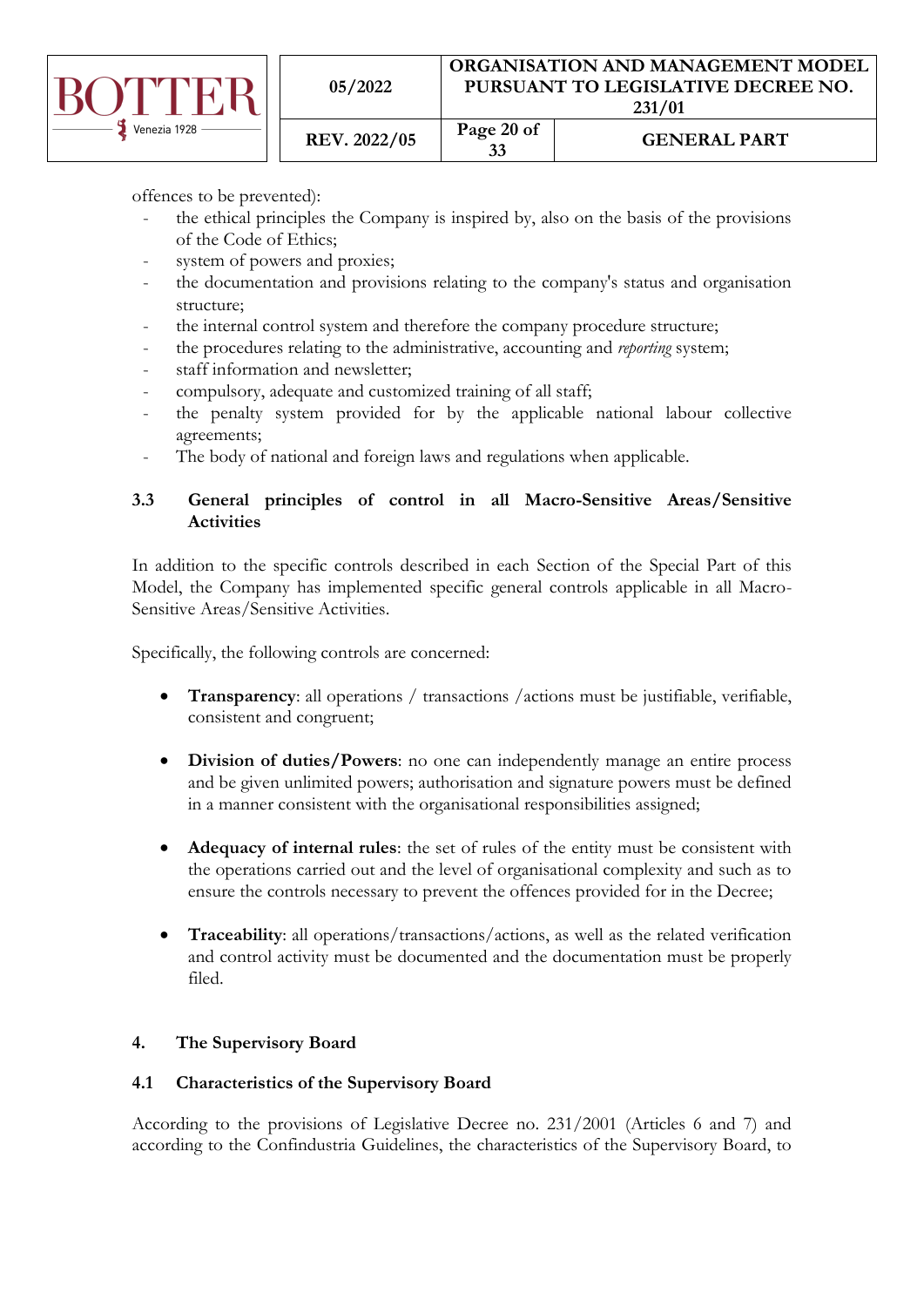

ensure an effective and efficient implementation of the Model, must be:

- **(a)** autonomy and independence;
- **(b)** professionalism;
- **(c)** consistency;

### Autonomy and independence

The requirements of autonomy and independence are fundamental to avoid direct involvement of the Supervisory Board in the management activities under its control and, therefore, to prevent it from being influenced or interfered with by the management.

The Company intends to ensure autonomy and independence of the Supervisory Board by placing it at the highest status, while requiring the Board to report to the company's highest operational management, i.e. the Board of Directors as a whole. For the purposes of independence, it is established that the members of the Supervisory Board are all third party professionals, not belonging to the Company's staff, in order to guarantee the widest objectivity of judgement with reference to checks on conduct and on the effectiveness of the Model... The Supervisory Board is supported by the Head of the Company's Legal Department with secretarial tasks.

#### Professionalism

The Supervisory Board must have interdisciplinary technical and professional skills, according to the functions it is called upon to perform. These characteristics, in addition to independence, ensure objectivity and fairness.

### **Consistency**

The Supervisory Board must continuously carry out the activities necessary for the supervision of the Model with adequate commitment and with the necessary powers of investigation.

### <span id="page-20-0"></span>**4.2 Appointment of the Supervisory Board**

Botter's Supervisory Board is composed, in accordance with the above criteria, of three members.

The Supervisory Board is appointed by the Board of Directors, who states the reasons for choosing each member, after checking that the characteristics referred to in the previous paragraph are in place as well as the eligibility requirements referred to in paragraph 4.4 below. This decision does not only depend on the *curricula* but also on the official and specific statements collected directly from the candidates

After formal acceptance of the persons appointed, internal communication informs all company levels about such appointment.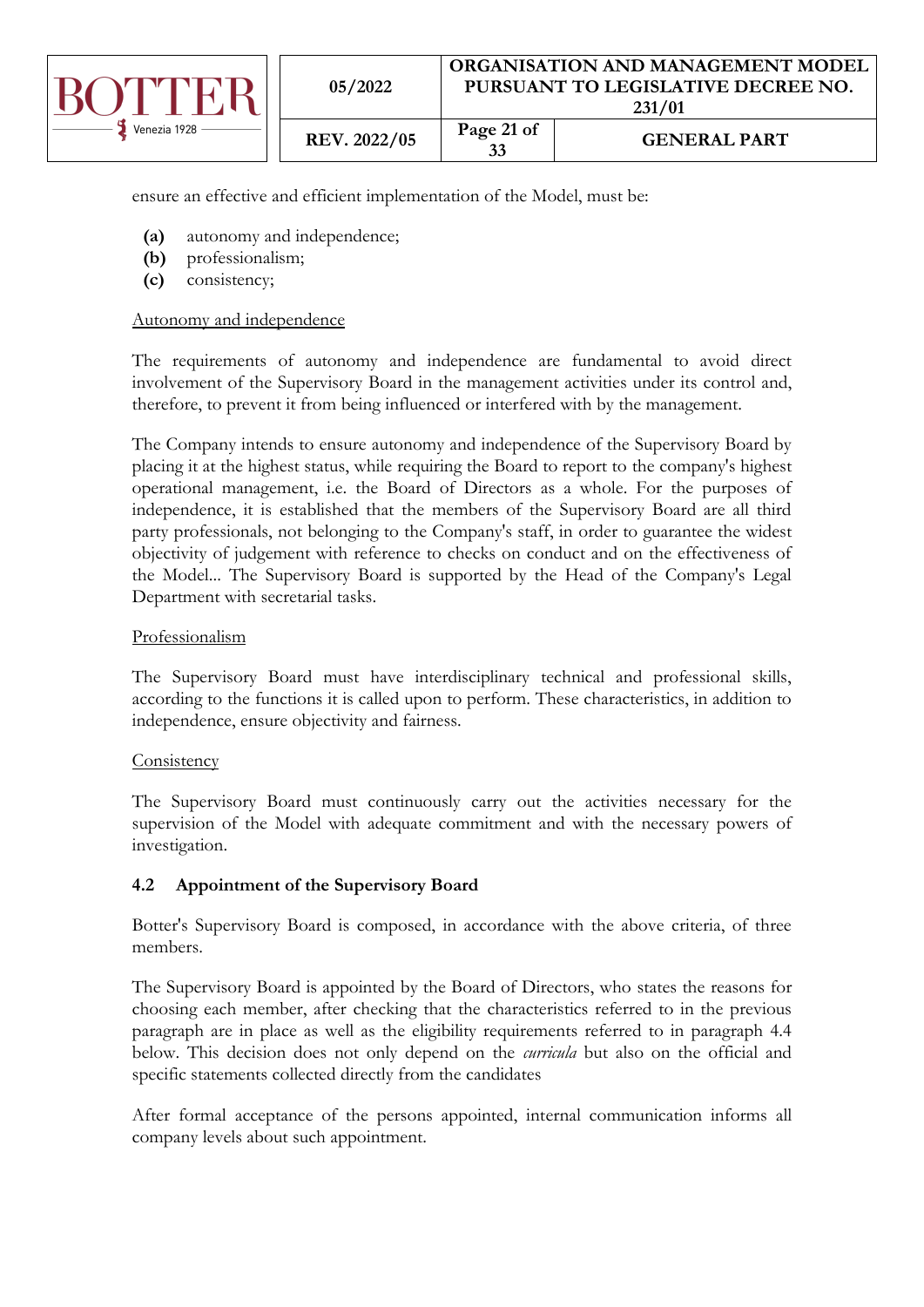

| 05/2022      |                  | ORGANISATION AND MANAGEMENT MODEL<br>PURSUANT TO LEGISLATIVE DECREE NO.<br>231/01 |  |  |
|--------------|------------------|-----------------------------------------------------------------------------------|--|--|
| REV. 2022/05 | Page 22 of<br>33 | <b>GENERAL PART</b>                                                               |  |  |

Upon expiry of its term of office, the Supervisory Board shall continue to perform its functions and exercise its powers, as better specified below, until a new Supervisory Board is appointed by the Board of Directors.

The Supervisory Board shall adopt its own internal rules, establish and update the plan of activities to be carried out annually.

# <span id="page-21-0"></span>**4.3 Term of office and causes of termination**

The Supervisory Board remains in office for three years from the date of its appointment by the Board of Directors; members of the Supervisory Board may be re-elected.

The Supervisory Board's termination of office may occur because of one of the following reasons:

- office expiration date;
- removal of the Supervisory Board by the Board of Directors:
- resignation of a member, formally notified in writing to the Board of Directors;
- Occurrence of one of the grounds for withdrawal set out in the following paragraph.

In the event of expiration, removal or resignation, the Board of Directors shall promptly appoint a new member of the Supervisory Board.

# <span id="page-21-1"></span>**4.4 Requirement of eligibility - Withdrawal** – **Removal - Suspension**

### **Requirement of eligibility and withdrawal**

The following persons may not take on the role of members of the Supervisory Board and, if appointed, lose their office:

- a) relatives up to the second degree, married persons (or persons in a situation of cohabitation equivalent to marriage) or affinity with members of the Board of Directors, as well as with top management of the Company;
- b) persons in conflicts of interest, even potential ones, with the Company and/or its subsidiaries such as to jeopardise the independence required by the role and tasks of the Supervisory Board;
- c) direct or indirect shareholders, holding such a number of shares as to entail control or significant influence over the Company, also pursuant to Article 2359 of the Italian Civil Code;
- d) persons performing administrative functions with delegated powers or executive duties in the Company;
- e) persons are subject to personal preventive measures ordered by the judicial authorities, without prejudice to the effects of rehabilitation;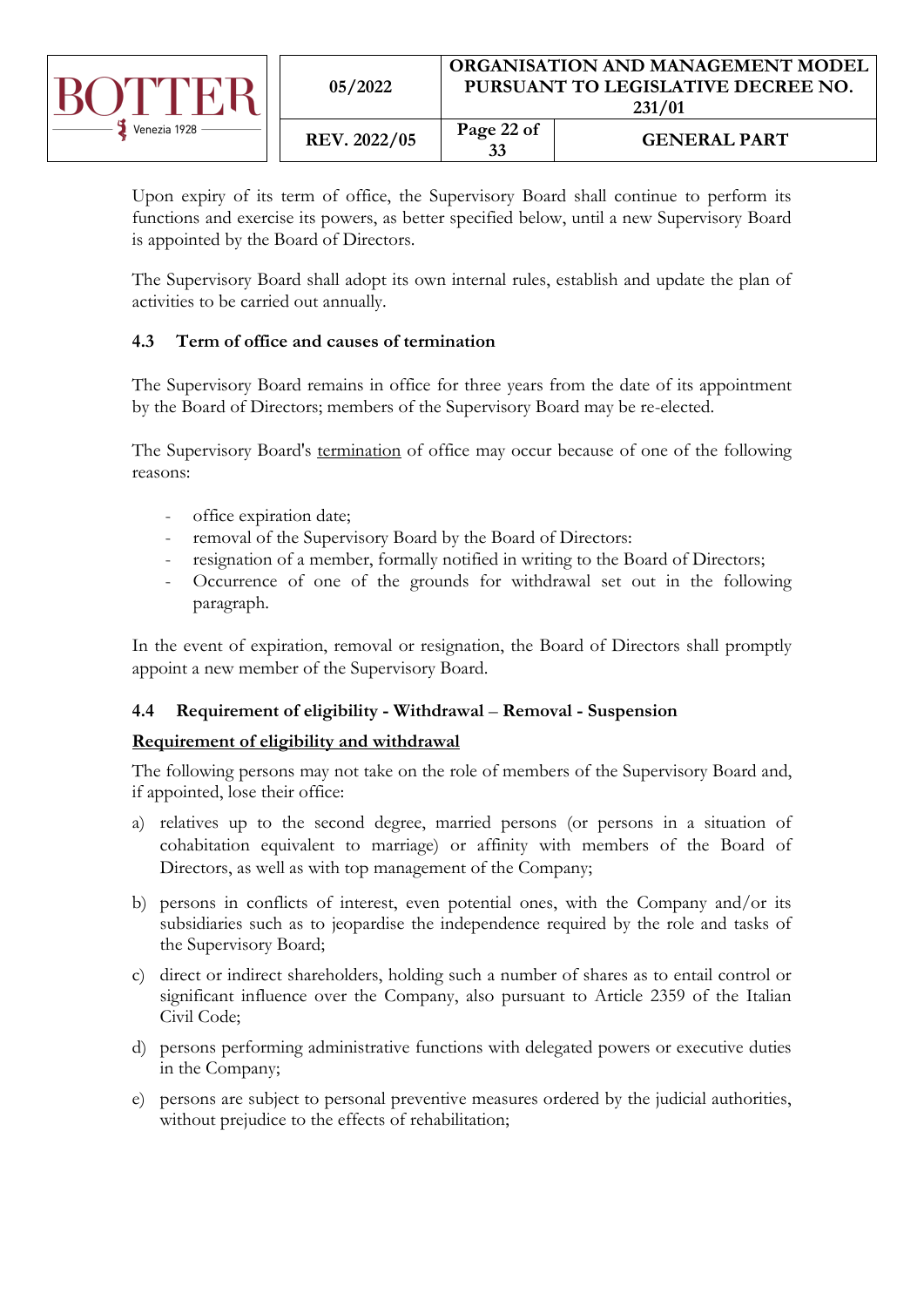

- f) persons who are legally disqualified, incapacitated, bankrupt or sentenced to a penalty involving disqualification, even temporary, from holding public office or the inability to exercise executive functions;
- g) have been convicted by a judgement, even if not final, without prejudice to the effects of rehabilitation:

 $\overline{t}$ hose who have committed one of the offences included in the Decree;

- particularly provided a property of  $p$ ersons sentenced to imprisonment for one of the offences provided for in Title XI of Book V of the Civil Code or for one of the offences provided for in the Bankruptcy Act;

- particularly provided a property of  $p$ ersons sentenced to imprisonment, for any non-culpable offence, for a term of two years or more and/or for offences threatening the professional's reputation;
- h) Persons convicted in foreign countries of criminal offences or other sanctions for offences corresponding to those referred to above.

For the purposes of the application of the provisions of this paragraph, a conviction shall also mean a sentence pronounced pursuant to Article 444 of the Code of Criminal Procedure, without prejudice to the effects of the declaratory judgement of extinguishment of the offence pursuant to Article 445, paragraph 2, of the Code of Criminal Procedure.

One of the members of the Supervisory Board shall promptly inform the other members of the body and the Board of Directors of the occurrence of causes of withdrawal.

Withdrawal is declared by resolution of the Board of Directors, having carried out adequate investigations, heard the person concerned and the other members of the Supervisory Board and upon the opinion of the Company's Board of Auditors.

Should the Supervisory Board also be composed by members of the Board of Statutory Auditors, the preliminary hearing of the Board of Statutory Auditors shall be carried out only with regard to those members of the Board who are not members of the Supervisory Board...

The Shareholders' Meeting shall be informed of the withdrawal resolution at the earliest opportunity.

# **Removal**

The Supervisory Board may only be removed for just cause, and this includes, by way of example, the following cases:

- significant breaches of its mandate, as regards the tasks indicated in the Organisational Model;
- violation of the obligations set out in the Supervisory Board Regulations, where adopted;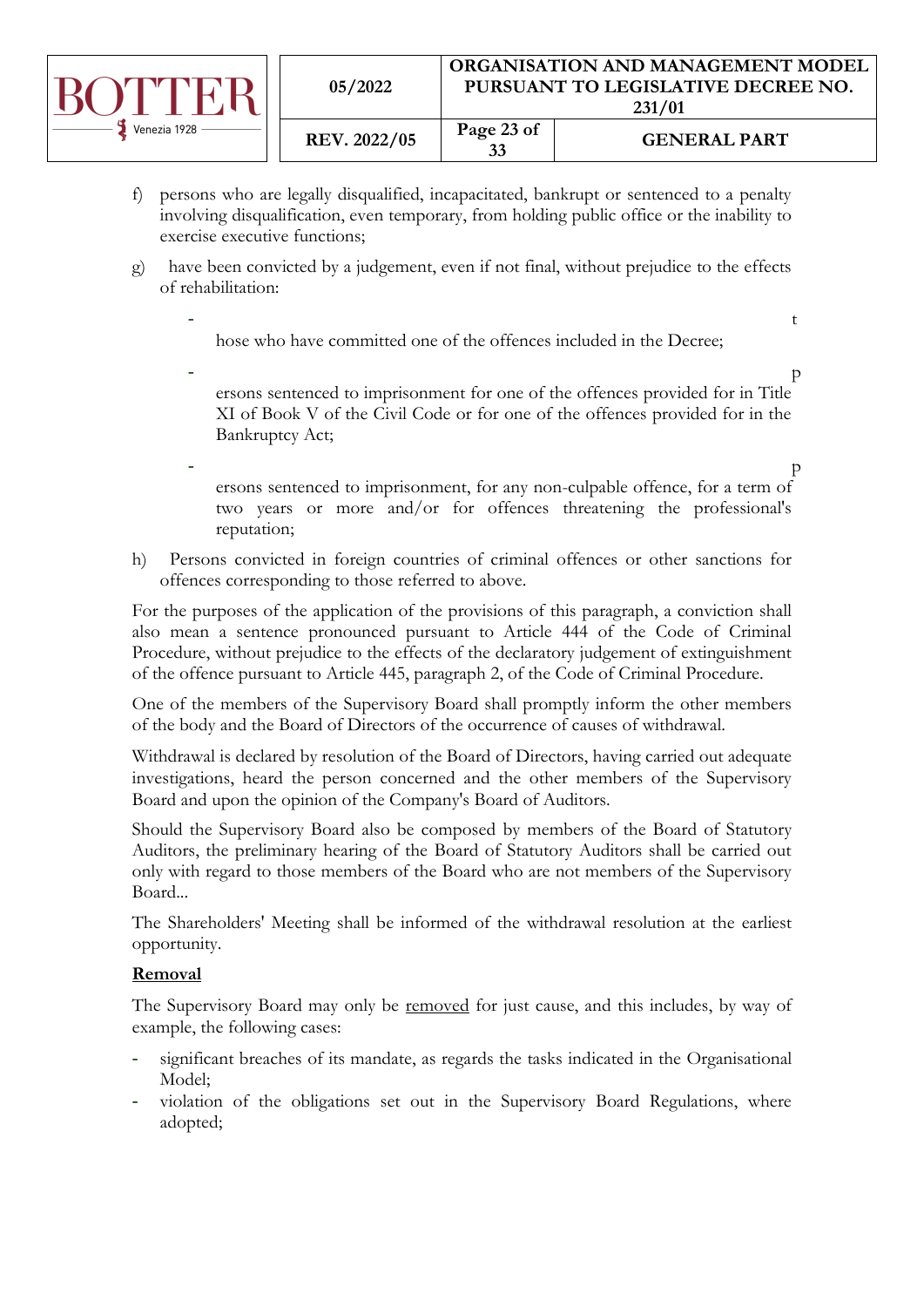|              | 05/2022             | ORGANISATION AND MANAGEMENT MODEL<br>PURSUANT TO LEGISLATIVE DECREE NO.<br>231/01 |                     |
|--------------|---------------------|-----------------------------------------------------------------------------------|---------------------|
| Venezia 1928 | <b>REV. 2022/05</b> | Page 24 of<br>33                                                                  | <b>GENERAL PART</b> |

- circumstances that seriously and justifiably impair the member's independence or autonomy of judgement;
- a conviction, even if not final, of the Company pursuant to the Decree or a judgement applying the penalty upon request of the parties, with documents showing "failed or insufficient supervision" by the Supervisory Board, in accordance with the provisions of Article 6(1)(d) of the Decree;
- Occurrence of one of the grounds for suspension referred to in the next paragraph for a period exceeding six months.

Withdrawal is ordered by resolution of the Board of Directors, having carried out adequate investigations, heard the person concerned and the other members of the **Supervisory Board** and upon the opinion of the Company's Board of Auditors.

# **Suspension**

The following constitute grounds for suspension from being member of the Supervisory Board:

- ascertainment, after appointment, that a member of the Supervisory Board has been a member of the Supervisory Board in a company against which the sanctions provided for in Article 9 of the Decree have been applied, with a non-final measure (including the judgement issued pursuant to Article 63 of the Decree), for offences committed while in office;
- the member is the subject of a committal for trial, in relation to one of the underlying offences provided for in the Decree or, in any case, for an offence punishable by ban, even temporary, from the management offices of legal persons or companies and/or for an offence threatening the professional's reputation.

One of the members of the Supervisory Board shall promptly inform the other members of the body and the Board of Directors whether the above grounds for suspension arise.

The Board of Directors, also in all other cases in which it becomes directly aware of the occurrence of one of the grounds for suspension mentioned above, shall suspend the person (or persons) involved in the above causes, from the office as member of the Supervisory Board, in order to carry out the appropriate investigations.

In these cases, the Board of Directors shall assess whether the Supervisory Board should be temporarily integrated, by appointing one or more members, whose term of office shall be equal to the period of suspension.

Should the Board of Directors not deem it necessary to temporarily replace the member of the Supervisory Board, the Supervisory Board will continue to work in its reduced composition. In these situations, the Supervisory Board's deliberations will need favourable opinion by the Chair of the Board.

The decision on the possible removal of suspended members must be the subject of a resolution of the Board of Directors. The non-removed member shall fully be reintegrated.

# <span id="page-23-0"></span>**4.5 Functions, tasks and powers of the Supervisory Board**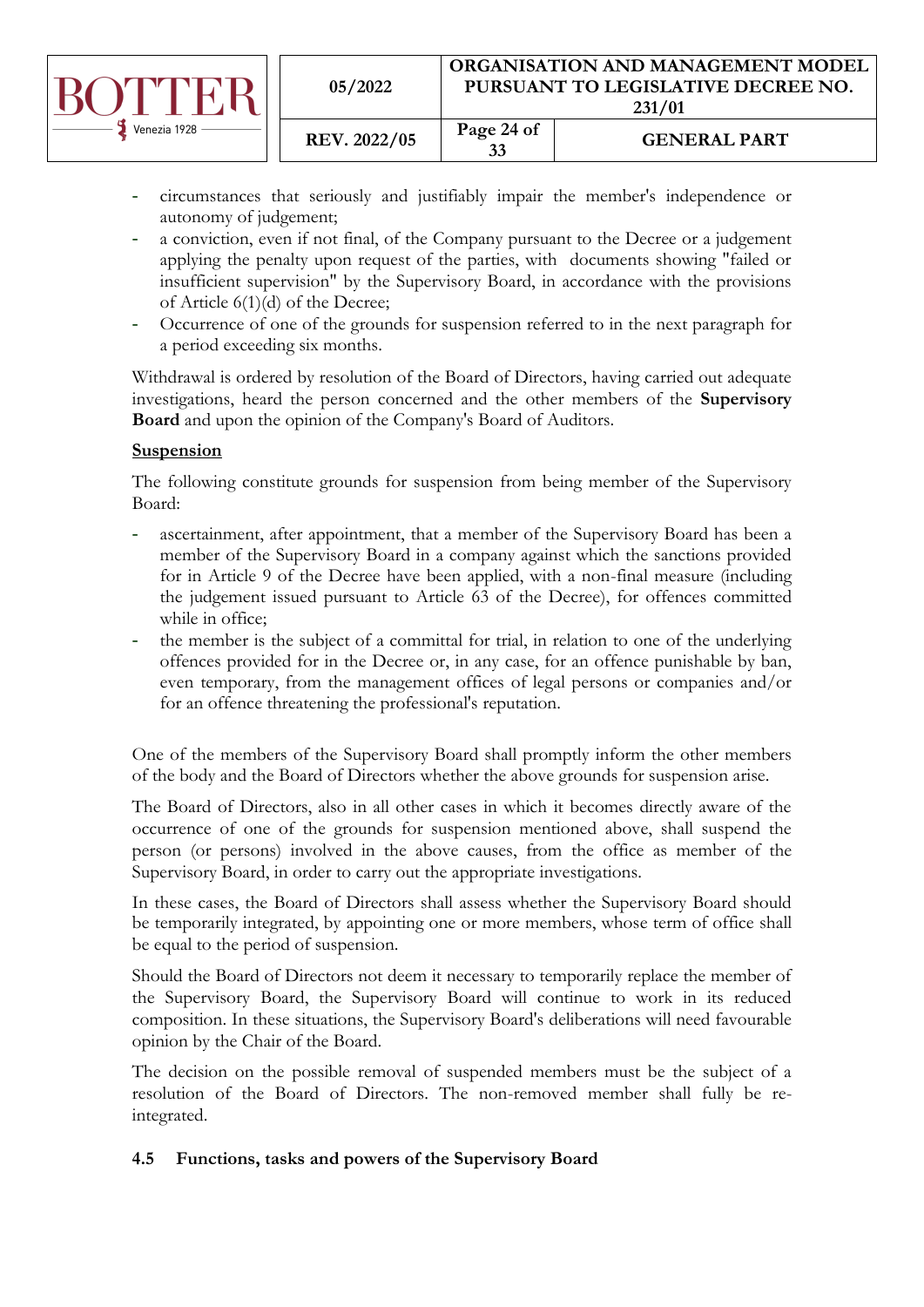|              | 05/2022      | <b>ORGANISATION AND MANAGEMENT MODEL</b><br>PURSUANT TO LEGISLATIVE DECREE NO.<br>231/01 |                     |
|--------------|--------------|------------------------------------------------------------------------------------------|---------------------|
| Venezia 1928 | REV. 2022/05 | Page 25 of<br>33                                                                         | <b>GENERAL PART</b> |

The Supervisory Board meets at least 4 (four) times a year and whenever one of its members has requested the Chairman to convene it, justifying the appropriateness of the convocation. Minutes are kept of each meeting of the Supervisory Board.

According to the indications provided by the Decree and the Guidelines, the function of the Supervisory Board consists, in general:

- 1. supervise effective application of the Model in relation to the different types of offences covered by it;
- 2. verify the effectiveness of the Model and its real capacity to prevent the offences in question;
- 3. identify and suggest Model updates and amendments to the Board of Directors, in connection to changes in legislation or changed company needs or conditions;
- 4. Verify that the proposals for updating and modification submitted by the Board of Directors have been effectively implemented in the Model.

In relation to the above function, the Supervisory Board has the following tasks:

- 5. Periodically check the map of the Macro-Sensitive Areas and related Sensitive Activities and the adequacy of the control points in order to allow them to adjust to changes in the activity and/or the corporate structure. To this purpose, the Addressees of the Model, better described in the Special Sections of the same, must report to the Supervisory Board any circumstances that may expose the Company to the risk of offence. All notices must be in writing and sent to the specific e-mail address created by the Supervisory Board, or to the Company's physical mail address, or on the specific company platform;
- 6. periodically carry out, on the basis of the Supervisory Board's previously defined activity plan, targeted checks and inspections on specific operations or actions carried out within the Macro-Sensitive Areas/Sensitive Activities;
- 7. collect, process and keep all relevant information (including reports below) concerning the Model, as well as update the information list that must be submitted to the Supervisory Board;
- 8. conduct internal investigations to ascertain alleged violations of the provisions of this Model brought to the attention of the Supervisory Board by specific reports or which have emerged during its supervisory activities;
- 9. check that the elements provided for in the Model for the various types of offence (*standard* clauses, procedures and controls, system of delegated powers, etc.) are actually adopted and implemented and meet the requirements of compliance with Legislative Decree no. 231/2001, and if not, propose corrective action and updates to the same;
- 10. suggest the adoption of the necessary disciplinary sanctions to the Corporate Function holding the disciplinary power;
- 11. define staff training programmes on the subjects referred to in Legislative Decree no. 231/2001 in agreement with the Administrative Body;
- 12. Immediately inform the Administrative Body in the event of serious and urgent facts relevant to the performance of its activities.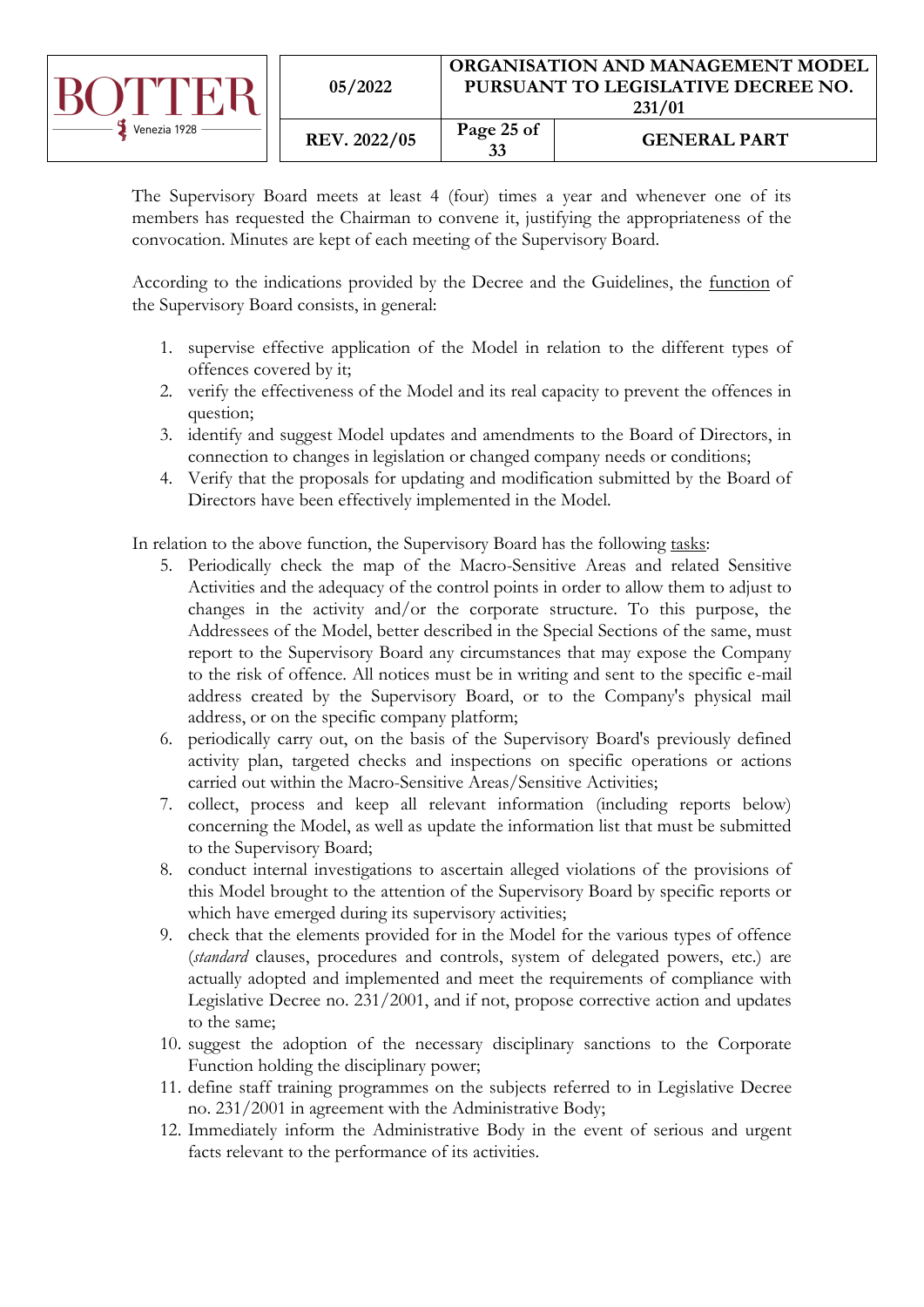

In order to perform the above functions and tasks, the Supervisory Board is granted the following powers:

- 13. all powers of initiative and control over all corporate activities, with free access to all Corporate Functions and Bodies of the Company, in order to obtain any information or data deemed necessary for the performance of its tasks;
- 14. the power to have broad and extensive access to the various corporate documents and, in particular, to those concerning relations, contractual or otherwise, established by the Company with third parties;
- 15. the power to be supported and cooperate with the various corporate structures and bodies of the entity which may be interested, or however involved, in control activities;
- 16. Power to grant specific consultancy and assistance assignments to professionals, including those from outside the Company.

# <span id="page-25-0"></span>**4.6 Resources of the Supervisory Board**

The Board of Directors allocates to the Supervisory Board the human and financial resources deemed appropriate for the purpose of carrying out the task assigned. In particular, the Supervisory Board is granted autonomous spending powers, as well as the power to enter into, amend and/or terminate professional contracts with third parties, holding the specific skills necessary for the best execution of the assignment.

# <span id="page-25-1"></span>**4.7 Information flows of the Supervisory Board**

# <span id="page-25-2"></span>4.7.1 Obligation to provide information to the Supervisory Board;

In order to facilitate the supervisory activity on the effectiveness of the Model, the Supervisory Board must be informed, by means of appropriate notifications by the Addressees (and, where applicable, Third Parties) of events that could result in the liability of Casa Vinicola Botter pursuant to Legislative Decree no. 231/2001.

In particular:

- the Addressees of the Model, if they find areas for improvement in the definition and/or application of the prevention protocols defined in this Model, shall draw up and promptly send to the Supervisory Body a note describing the reasons underlying the aspects for improvement highlighted;
- the Company Functions, according to their organisation powers, must formally inform the Supervisory Board of:
	- the system of company proxies and powers of attorney and any amendments thereto;
	- − organization communication and update of the organization documents;
	- disciplinary proceedings started for violations of the Model,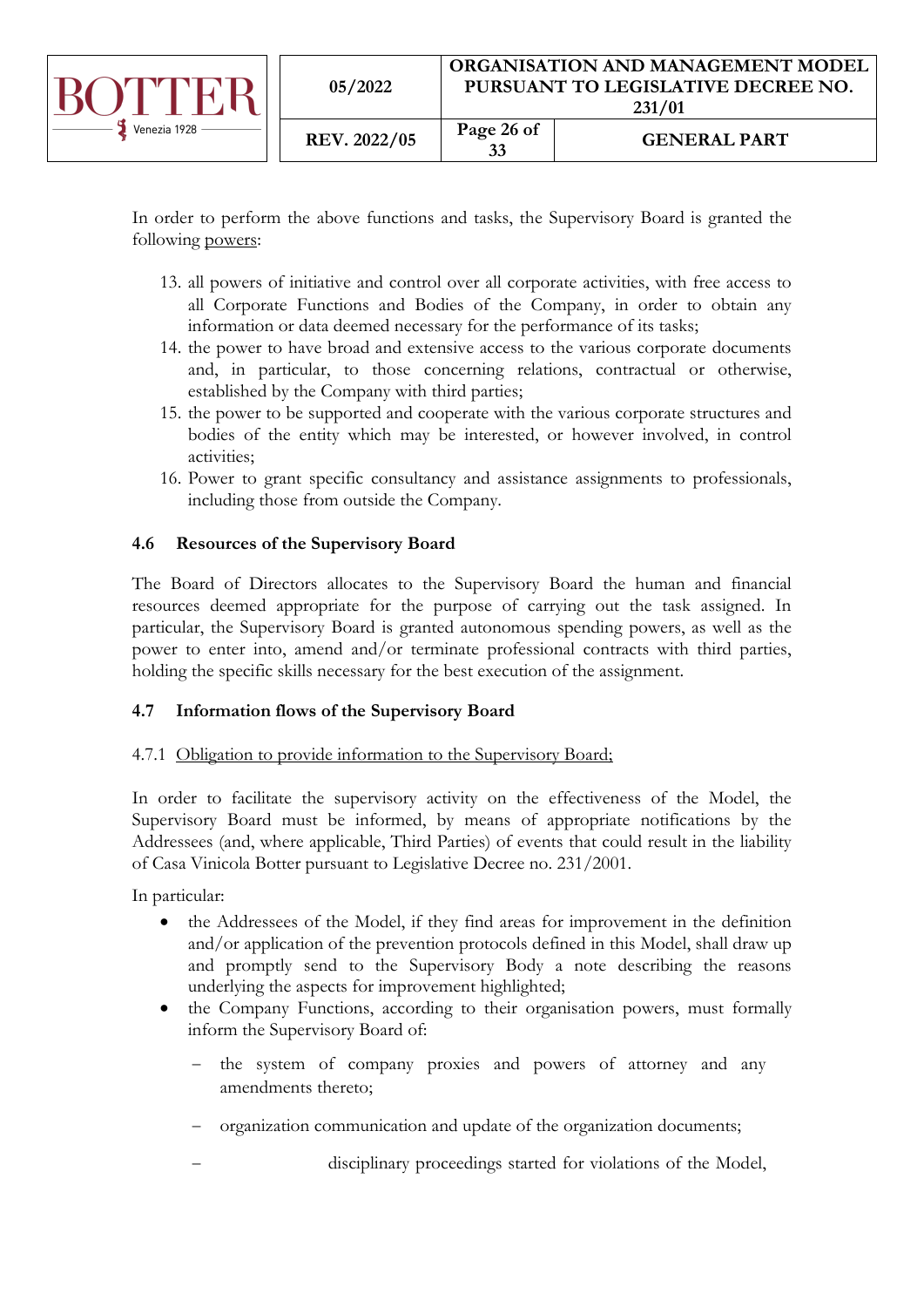| Venezia 1928 | 05/2022             | <b>ORGANISATION AND MANAGEMENT MODEL.</b><br>PURSUANT TO LEGISLATIVE DECREE NO.<br>231/01 |                     |
|--------------|---------------------|-------------------------------------------------------------------------------------------|---------------------|
|              | <b>REV. 2022/05</b> | Page 27 of<br>33                                                                          | <b>GENERAL PART</b> |

the measures for dismissal of such proceedings and the reasons therefor, the application of sanctions for violation of the Model or of the procedures established for its implementation;

- measures involving top managers, carried out by the Criminal investigation department or by any other authority including administrative authorities, from which it can be inferred that investigations are being carried out for the offences referred to in Legislative Decree no. 231/2001;
- reports prepared by the control functions/bodies (including the Auditing Company) as part of their verification activities, from which facts, acts, events or omissions may emerge that are critical in terms of compliance with the provisions of the Decree or the provisions of the Model;
- a summary of legal disputes connected to offences pursuant to Legislative Decree no. 231/2001 concerning the Company;
- any misalignment found in the implementation of the protocols provided for in the Special Sections of the Model and/or company procedures;
- any accident involving the environmental deterioration;
- serious accidents in the workplace (death, serious or very serious injury of a worker; any environmental disaster whose clean-up takes more than a year and has a serious impact on the food chain, earth and aquatic life); a summary report of accidents in the workplace is sent every six months;
- sponsorships and donations;
- information about inspections carried out by Public Authorities;
- list of documentary requests or requests for clarification sent to the Company by the Revenue Agency or the Guardia di Finanza;
- − changes to the Sensitive Macro-Areas/Sensitive Activities or potentially at risk;
- security events affecting the company's IT resources, of whatever nature, which may be cause issues to IT control system;
- information expressly mentioned in the Special Sections of the Model;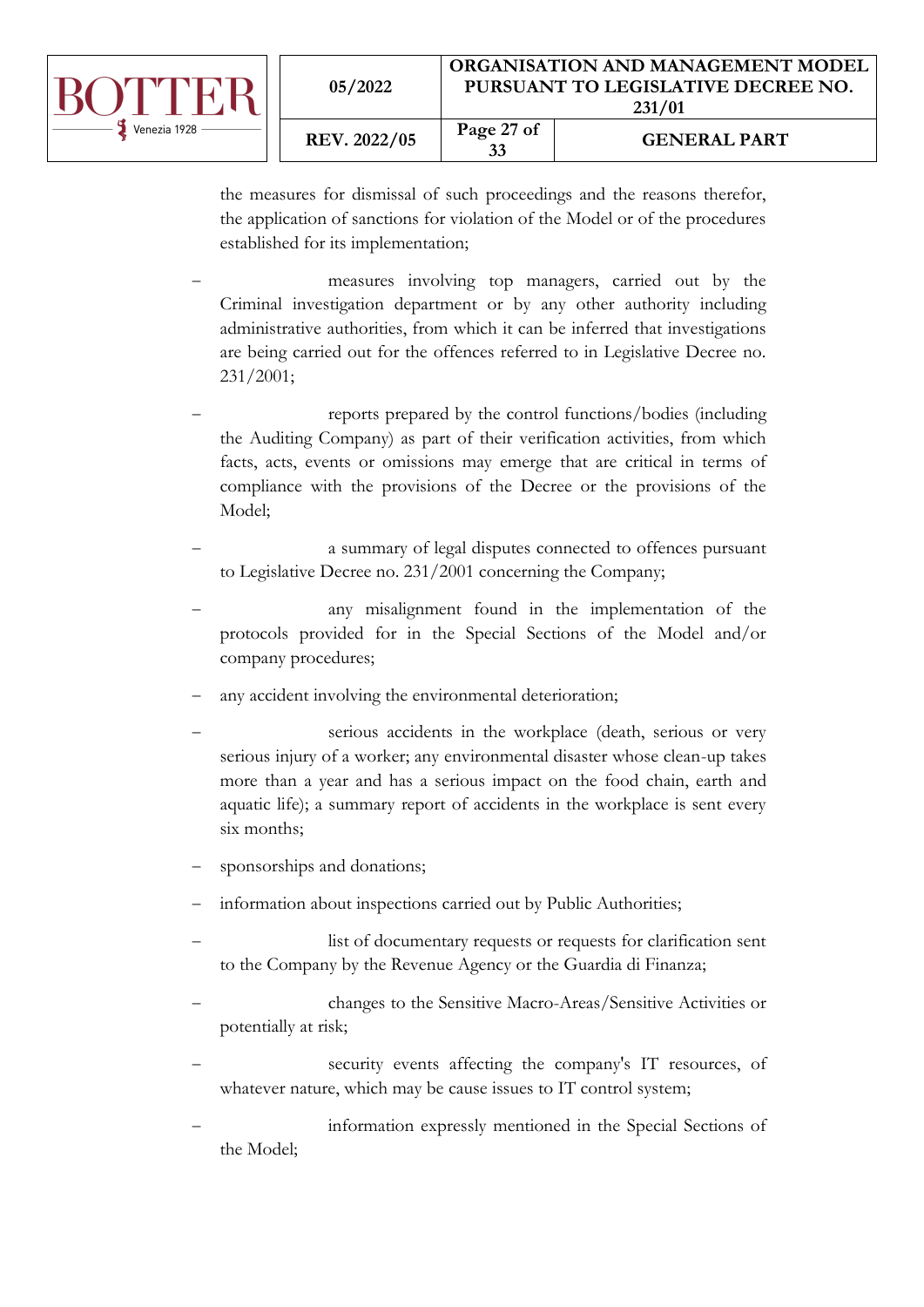|              | 05/2022             | ORGANISATION AND MANAGEMENT MODEL<br>PURSUANT TO LEGISLATIVE DECREE NO.<br>231/01 |                     |
|--------------|---------------------|-----------------------------------------------------------------------------------|---------------------|
| Venezia 1928 | <b>REV. 2022/05</b> | Page 28 of<br>33                                                                  | <b>GENERAL PART</b> |

- all employees and members of the corporate bodies of the Company must promptly report any offence or alleged offence referred to in Legislative Decree no. 231/2001 of which they become aware, as well as any violation or alleged violation of the Model or of the procedures established to implement the Model of which they become aware;
- Third parties, collaborators and all persons external to the Company, identified according to point 2.5.3, as part of the activity carried out for the Company, are required to report to the Supervisory Board the violations referred to in the previous point, provided that this obligation is specified in the contracts that bind these persons to the Company;
- all employees and members of the Company's corporate bodies may ask the Supervisory Board for clarification on the correct interpretation/application of this Model, the prevention protocols and the relevant implementation procedures;

Reports are sent to the Supervisory Board according to the following methods:

The Supervisory Board assesses all reports of violations received, i.e. non-compliance with the Organisational Model detected while performing its activity. To this end, it may hear the person sending the report and/or the person responsible for the alleged infringement, providing its reasons in writing if no action is taken.

The Addressees are required to cooperate with the Supervisory Board, in order to collection further information deemed necessary by the Supervisory Board for a correct and complete assessment of the report. Any resulting measures shall be applied in accordance with the provisions of the Disciplinary System referred to in paragraph 5 below.

In particular, the Supervisory Board shall promptly report any violation to the person above the offender and to the Head of the Corporate Human Resources Department any non-compliance with the Organisational Model detected in the exercise of its activities or reported (after checking their justification), in order to apply, against the person responsible for the violation, the proceedings pursuant to the Disciplinary System referred to in paragraph 5 below.

If the violation is particularly serious or concerns the Company's Top Management or Directors, the Supervisory Board shall inform the Board of Directors.

### <span id="page-27-0"></span>4.7.2 How information flows and reports are submitted

In order to allow timely compliance with the provisions set out in the paragraphs above, all Addressees of the Model must provide the Supervisory Board with the information flows indicated as well as reports of any violations or suspected violations of the Model or the Code of Ethics, using the following channels set up by the Company also in compliance with the Law no. 179/2017; this introduces "Provisions for the protection of persons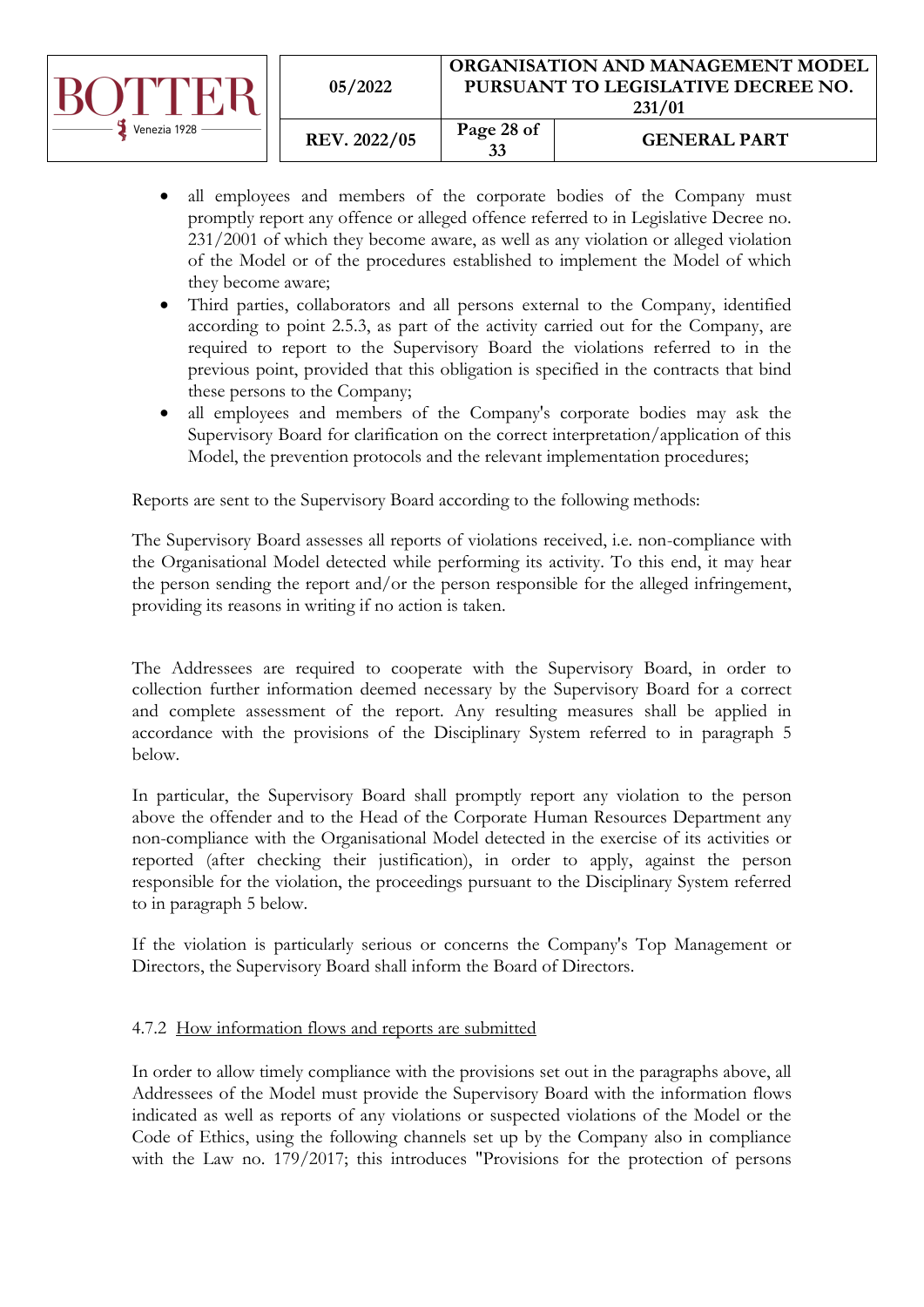|              | 05/2022             | ORGANISATION AND MANAGEMENT MODEL<br>PURSUANT TO LEGISLATIVE DECREE NO.<br>231/01 |                     |
|--------------|---------------------|-----------------------------------------------------------------------------------|---------------------|
| Venezia 1928 | <b>REV. 2022/05</b> | Page 29 of<br>33                                                                  | <b>GENERAL PART</b> |

reporting crimes or irregularities of which they have become aware in the context of a public or private employment relationship" (the "Whistle-blowing Law"):

- sending an email to the e-mail address of the the Supervisory Board [\(odv@botter.it\)](mailto:odv@botter.it), or
- sending a paper notification in a sealed envelope addressed to the Supervisory Board at the address: Via L. Cadorna 17, Fossalta di Piave (VE), or
- The ad-hoc web platform [https://areariservata.mygovernance.it/#!/WB/botter.](https://areariservata.mygovernance.it/#!/WB/botter)

Reports of violations may also be anonymous but all detailsof the facts and persons reported must be described.

The Supervisory Board takes appropriate measures to ensure the confidentiality of the identity of those who provide information to the Board. The Company protects whistleblowers in good faith against any form of retaliation, discrimination or disadvantage and, in any case, the confidentiality of the whistleblower's identity is ensured, without prejudice to legal obligations and the protection of the rights of the Company or of persons wrongly accused or accused in bad faith.

The disciplinary system adopted pursuant to paragraph 5 below provides for sanctions against persons who make reports that turn out to be unfounded with malice or gross negligence.

The reports received and the documentation managed by the Supervisory Board are generally kept by the Supervisory Board in a special archive, either paper or computerised. Access to this archive is only allowed to persons authorised by the Supervisory Board from time to time.

The Company and the Addressees of the report shall act in such a way as to guarantee whistleblowers against any form of retaliation or discriminatory behaviour, whether direct or indirect, for reasons directly or indirectly linked to the report.

In order to encourage the use of internal reporting systems, and to foster the dissemination of a culture of legality, the Company shall explain to its employees the internal reporting procedure adopted in a clear, precise and complete manner.

### <span id="page-28-0"></span>4.7.3 Supervisory Board's Obligation to provide information

Provided that the responsibility for adopting and effectively implementing the Model remains with the Company's Board of Directors, the Supervisory Board reports on the implementation of the Model and the occurrence of any critical issues.

In particular, the Supervisory Board is responsible to the Board of Directors for:

- submitting, at the beginning of each financial year, the plan of the activities it intends to carry out in order to fulfil the tasks assigned;
- reporting regularly on the progress of the programme together with any changes made to it;
- promptly communicating any issues related to the activities, where relevant;
- Reporting, at least every six months, on the implementation of the Model.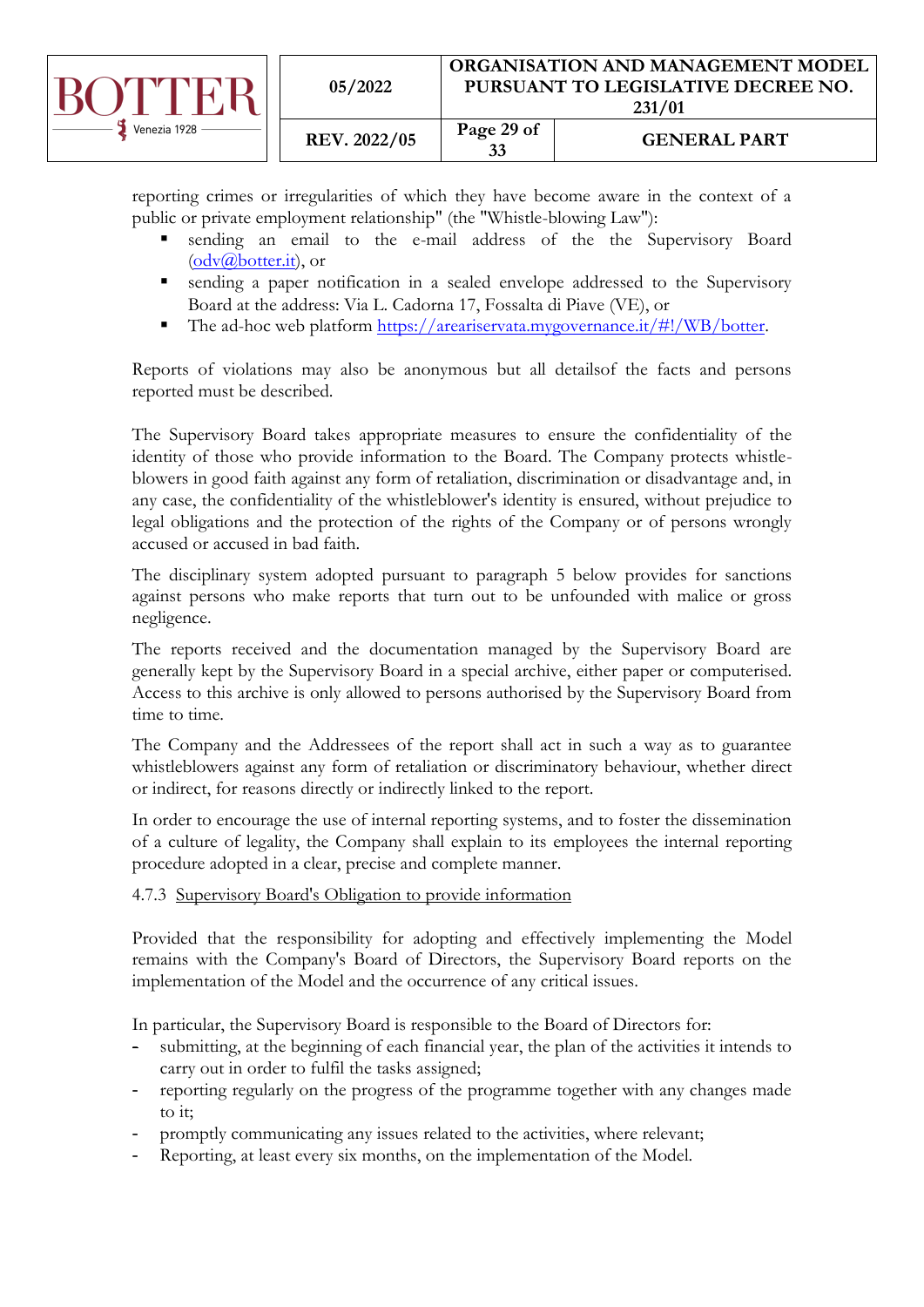|              | 05/2022      | <b>ORGANISATION AND MANAGEMENT MODEL</b><br>PURSUANT TO LEGISLATIVE DECREE NO.<br>231/01 |                     |
|--------------|--------------|------------------------------------------------------------------------------------------|---------------------|
| Venezia 1928 | REV. 2022/05 | Page 30 of<br>33                                                                         | <b>GENERAL PART</b> |

The Supervisory Board will be required to periodically report not only to the Board of Directors but also to the Board of Auditors on its activities.

The Body may request to be called by the above-mentioned bodies to report on the functioning of the Model or on specific situations. Minutes must be kept of meetings with the bodies of the entity to which the Supervisory Board reports. A copy of these minutes shall be kept by the Supervisory Board and the bodies involved from time to time.

Without prejudice to the above, the Supervisory Board may also communicate, on the basis of an assessment of the individual circumstances:

- (i) The results of its investigations to the Corporate Functions if the activities give rise to aspects requiring improvement. In this case, the Supervisory Board will have to obtain a plan of actions from the said Corporate Functions, with the relevant timeframe, for the implementation of activities requiring improvement, as well as the result of such implementation;
- (ii) report to the Board of Directors and the Board of Statutory Auditors behaviour/actions that are not in line with the Model in order to:
	- a) achieve all the elements by the Board of Directors to submit any notification to the structures in charge of the evaluation and application of disciplinary sanctions;
	- b) Make suggestions to eliminate shortfalls in order to prevent the event from occurring again.

Finally, the Body is obliged to immediately inform the Board of Auditors if the violation concerns members of the Board of Directors.

# <span id="page-29-0"></span>**5. Disciplinary system for non-compliance with this Model and the rules and provisions referred to therein**

# <span id="page-29-1"></span>**5.1 General principles**

Casa Vinicola Botter acknowledges and declares that the provision of an adequate system of sanctions for violations of the rules contained in the Model, its Annexes and Procedures is an essential condition for ensuring the effectiveness of the Model itself.

In this respect, Article 6(2)(e) of the Decree provides that organisational and management models must '*introduce a disciplinary system capable of sanctioning failure to comply with the measures indicated in the model'.*

The application of disciplinary sanctions is irrespective of the outcome of any criminal proceedings, since the rules of conduct imposed by the Model and the Procedures are assumed by the Company in full autonomy and independently of the type of offence under Legislative Decree no. 231/2001 which the violations in question may give rise to.

More specifically, failure to comply with the rules set out in the Model and in the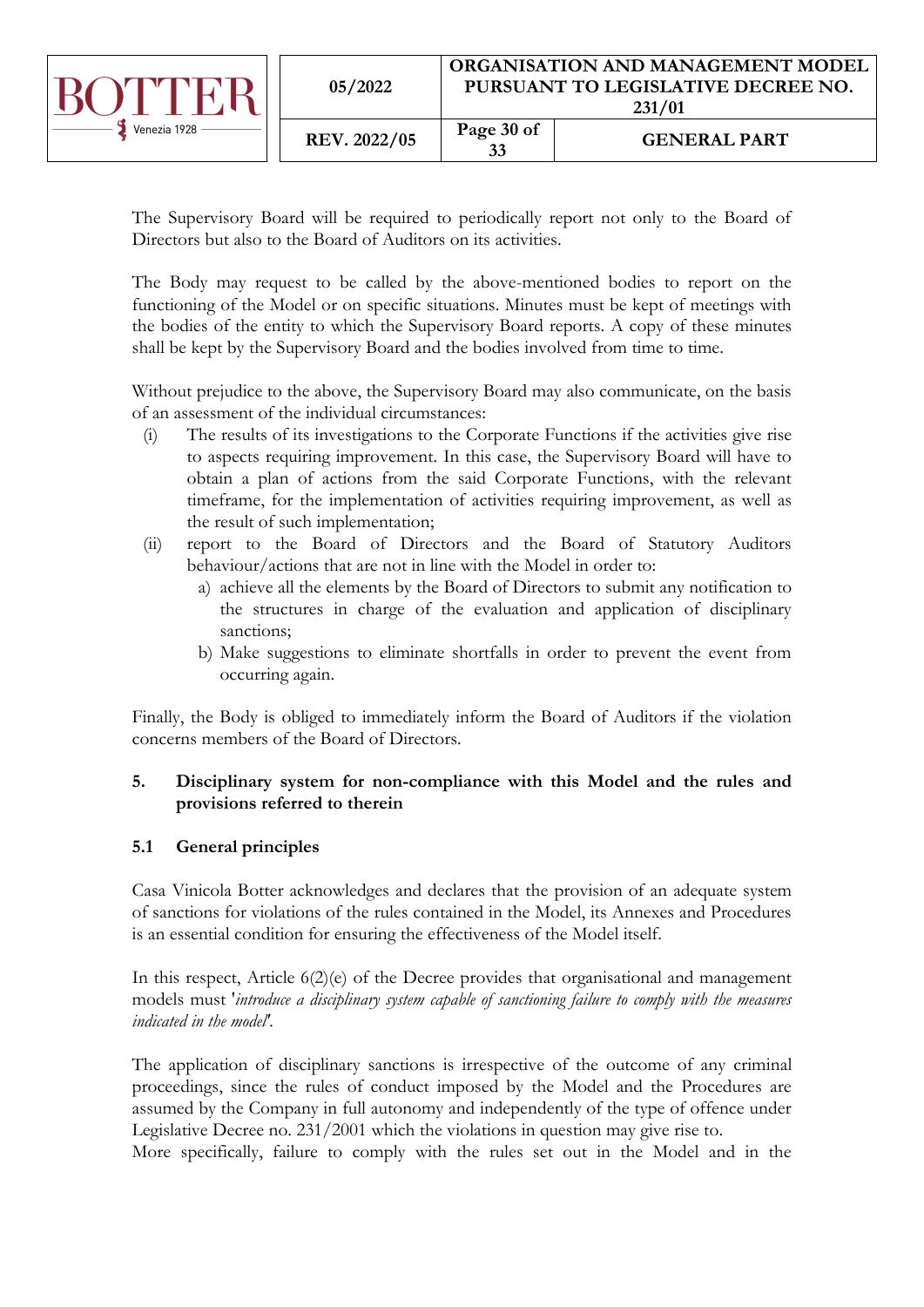|              | 05/2022             | <b>ORGANISATION AND MANAGEMENT MODEL</b><br>PURSUANT TO LEGISLATIVE DECREE NO.<br>231/01 |                     |
|--------------|---------------------|------------------------------------------------------------------------------------------|---------------------|
| Venezia 1928 | <b>REV. 2022/05</b> | Page 31 of<br>33                                                                         | <b>GENERAL PART</b> |

Procedures jeopardizes, in itself, the relationship of trust existing with the Company and entails disciplinary action regardless of whether criminal proceedings are started in cases where the violation constitutes an offence. This is also in compliance with the principles of timeliness and promptness of disciplinary charges and the imposition of sanctions, in accordance with the laws in force.

Sanctions must range from precautionary measures for minor infringements to measures to sever the relationship between the agent and the body in the case of more serious infringements. Disciplinary power must always comply with the principles of proportion (sanction commensurate with the breach) and cross-examination (involvement of the person concerned).

Reward mechanisms can also be envisaged for those who cooperate in the effective implementation of the model. Often, while promoting compliance with rules, the prospect of benefits coming from compliance can be more effective than the threat of negative consequences for breaking them.

# <span id="page-30-0"></span>**5.2 Definition of "Violation" for the purposes of this System of Sanctions**

By way of example only, a "**Violation**" of this Model and the relevant Procedures is:

- ➢ undertaking actions or behaviours which do not comply with the law and with the provisions set out in the Model and in the relevant Procedures, leading to a situation of risk of committing one of the offences covered by Legislative Decree no. 231/2001;
- ➢ failing to undertake actions or behaviours set out in the Model and in the relevant Procedures, leading to a situation of risk of committing one of the offences covered by Legislative Decree no. 231/2001;

By way of example, below are some behaviours considered as a Violation:

- incomplete or untruthful drafting of the documents provided for by this Model, the General Principles of Conduct and the Prevention Protocols and the relevant implementation procedures;
- failure to draft the documents provided for by this Model, the Prevention Protocols and the relevant implementation procedures;
- violation or circumvention of the control system provided for by the Model, however carried out, such as, for example, by removing, destroying or altering the documentation produced, preventing controls or access to information and documentation with regard to the persons in charge of controlling procedures and decisions;
- failure to inform the Supervisory Board of the information provided for;
- violation or circumvention of the supervision obligation by Top Managers with regard to their subordinates' work;
- failure to comply with the obligations concerning participation in training programmes, according to point 2.5.2 - "Staff Training and Information";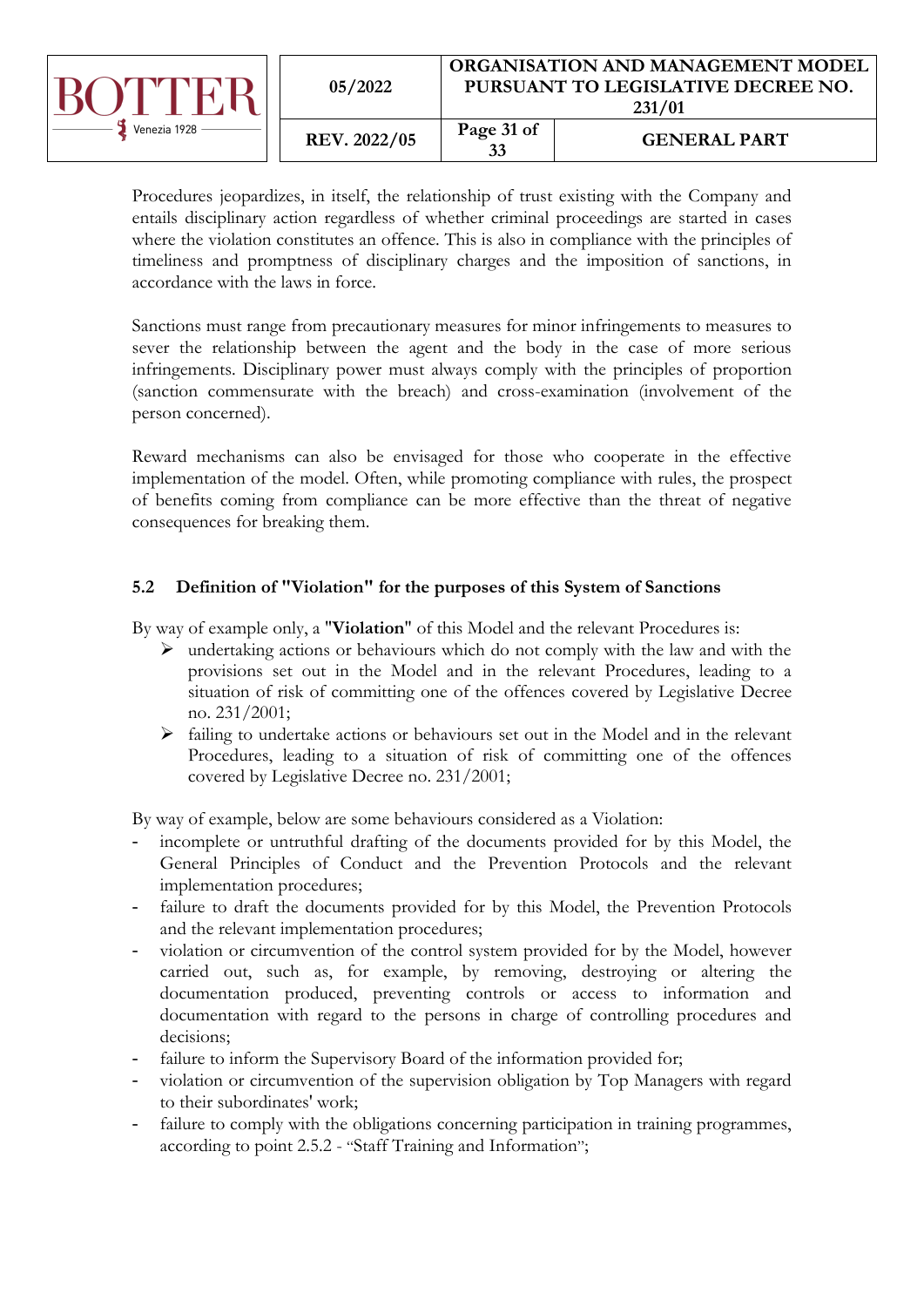|              | 05/2022      | ORGANISATION AND MANAGEMENT MODEL<br>PURSUANT TO LEGISLATIVE DECREE NO.<br>231/01 |                     |
|--------------|--------------|-----------------------------------------------------------------------------------|---------------------|
| Venezia 1928 | REV. 2022/05 | Page 32 of<br>33                                                                  | <b>GENERAL PART</b> |

- violation of the whistleblower protection measures;
- Malicious or grossly negligent reporting that proves to be untrue, instrumental to the pursuit of defamatory purposes against individuals or the company.

# <span id="page-31-0"></span>**5.3 Sanctions**

### <span id="page-31-1"></span>5.3.1 Non-management staff

Conduct by employees in breach of the rules provided for in this Model and in Company Procedures is defined as a *disciplinary offence*.

With reference to the type of sanctions that may be imposed on the above employees, they fall within those provided for in the National Collective Labour Agreements for Local Authorities and UNEBA (hereinafter referred to, for the sake of brevity, as the "**CCNL**"), in compliance with the procedures provided for in Article 7 of Law no. 300 of 1970 (hereinafter referred to, for the sake of brevity, as the "**Workers' Statute**") and any special applicable regulations.

Pursuant to the previous paragraph of this Model, violations by employees, depending on the seriousness of the violation itself, may lead to measures which shall be established according to the principles of proportionality, as well as the criteria of correlation between offence and sanction and, however, in compliance with the form and methods provided for by the legislation in force.

However, without prejudice to what is indicated in the Disciplinary System adopted by Casa Vinicola Botter, the sanctions that can be imposed on employees fall within those provided for in the CCNL, concerning staff ranging from "hard workers" to "managerial staff (management)".

The Disciplinary System is constantly monitored by the Supervisory Board.

### <span id="page-31-2"></span>5.3.2 Management

In the event of: (a) Violation of the above, or (b) adoption, in the performance of activities in the Macro-Sensitive Areas/Sensitive Activities, of a conduct not complying with the requirements of the above-mentioned documents, by managers, the most appropriate disciplinary measures shall be taken against those responsible, in accordance with the provisions of the National Collective Labour Agreement for Managers.

### <span id="page-31-3"></span>5.3.3 Directors

In the event of a breach of the rules above by one or more of the Casa Vinicola Botter Directors, the Supervisory Board shall promptly inform the Board of Directors and the Board of Statutory Auditors of the Company for the appropriate assessments and measures.